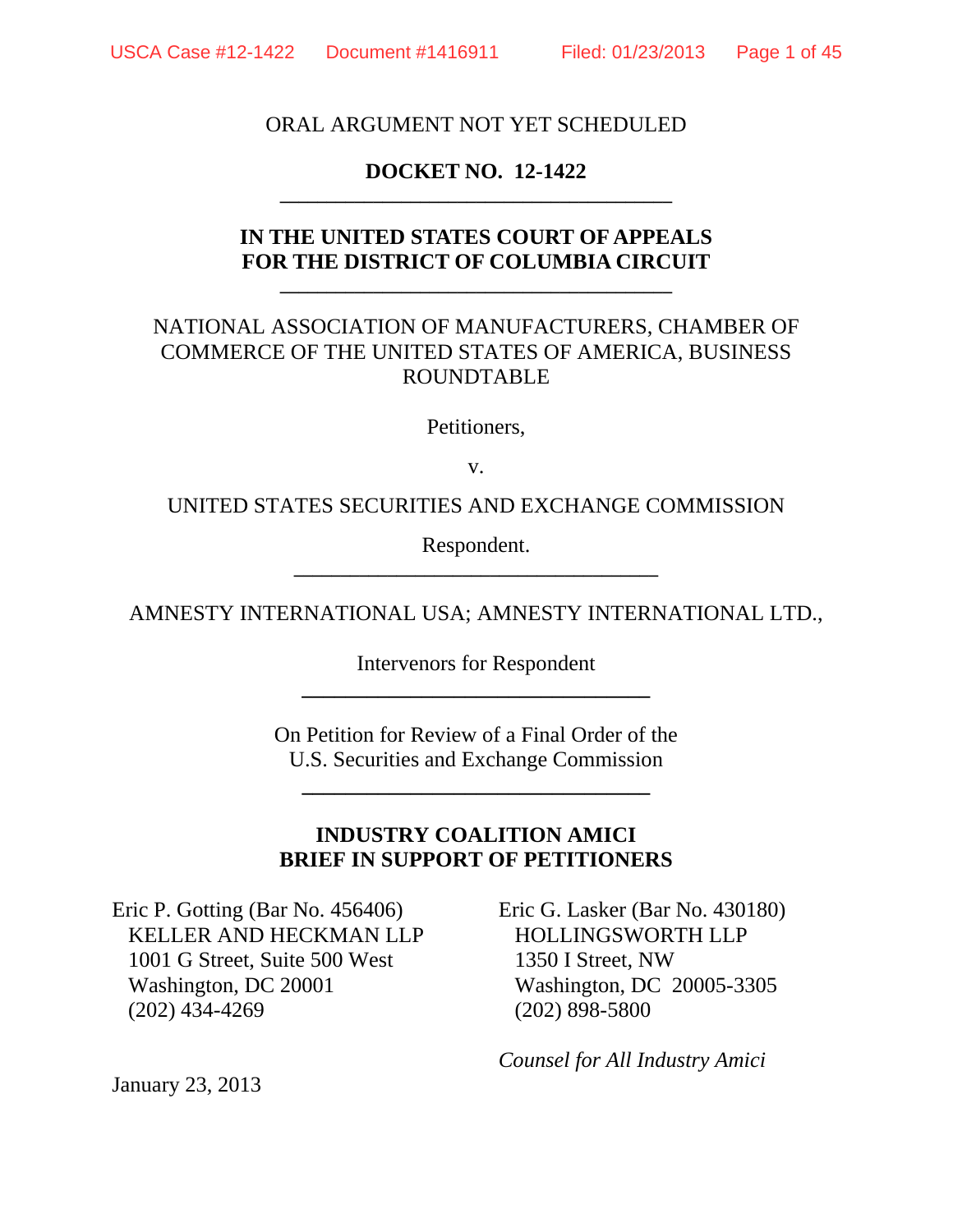# **CERTIFICATE AS TO PARTIES, RULINGS, AND RELATED CASES**

The following information is provided pursuant to D.C. Circuit Rule 28(a)(1):

### **(A) Parties and** *Amici*

### **Petitioners**

National Association of Manufacturers

Chamber of Commerce of the United States of America

Business Roundtable

### **Amici for Petitioners**

American Coatings Association, Inc.

American Chemistry Council

Can Manufacturers Institute

Consumer Specialty Products Association

National Retail Federation

Precision Machined Products Association

The Society of the Plastics Industry, Inc.

### **Respondent**

United States Securities and Exchange Commission

### **Intervenors for Respondent**

Amnesty International USA

Amnesty International Ltd.

# **(B) Rulings Under Review**

This petition challenges the Securities and Exchange Commission's final rule, *Conflict Minerals,* 77 F.R. 56,274 (Sept. 12, 2012) (to be codified at 17 C.F.R. Parts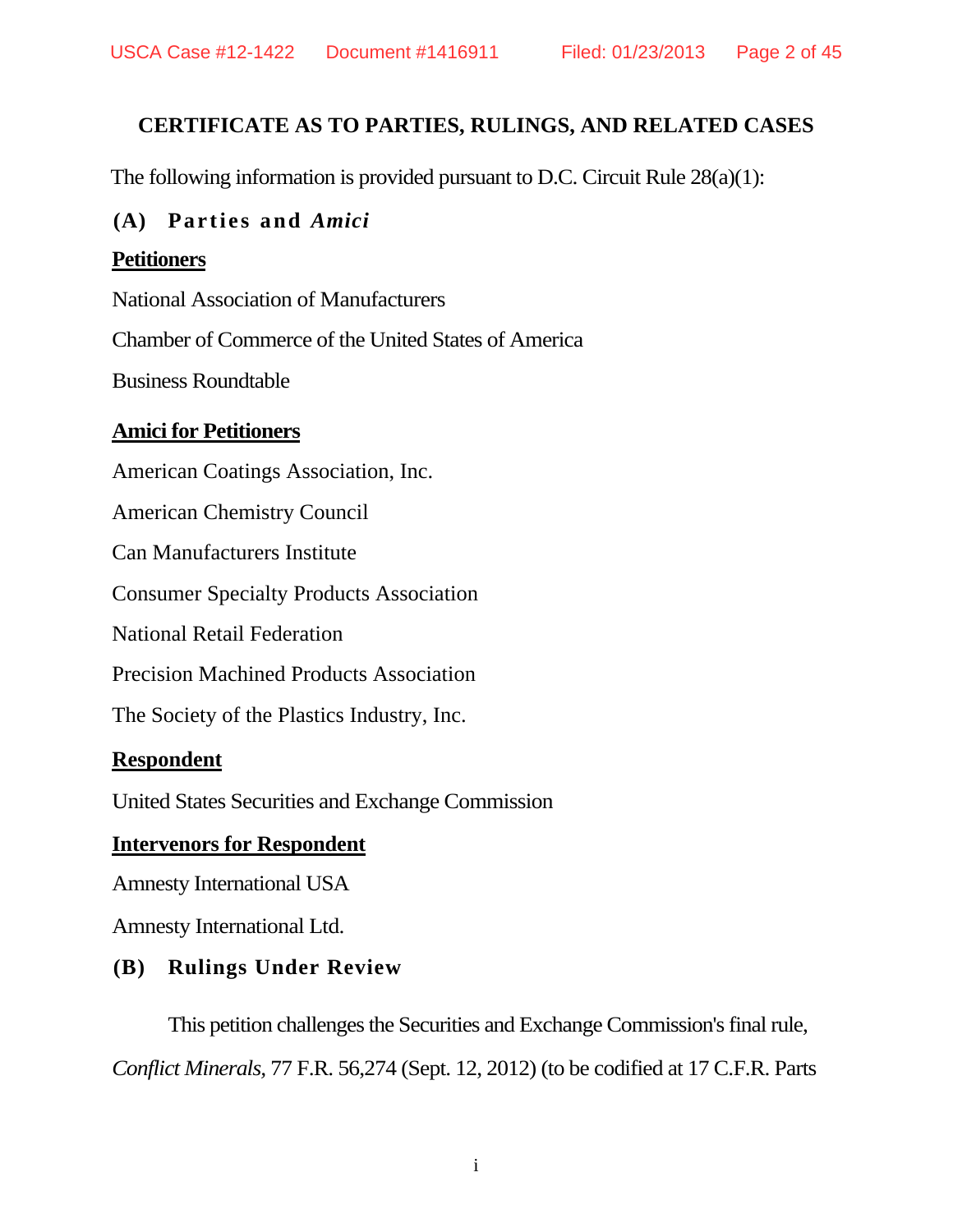240 and 249b); Exchange Act Release No. 34-67716 (Aug. 22, 2012), and the statutory provision pursuant to which it was adopted, Section 1502 of the Dodd-Frank Wall Street Reform and Consumer Protection Act of 2010, Pub. L. No. 111-203, §1502, 124 Stat. 1376, 2213-18 (2010) (codified in relevant part at 15 U.S.C. §78m(p)).

### **(C)Related Cases**

The case under review has never previously been before this court. Counsel is aware of no related cases currently pending in any other court.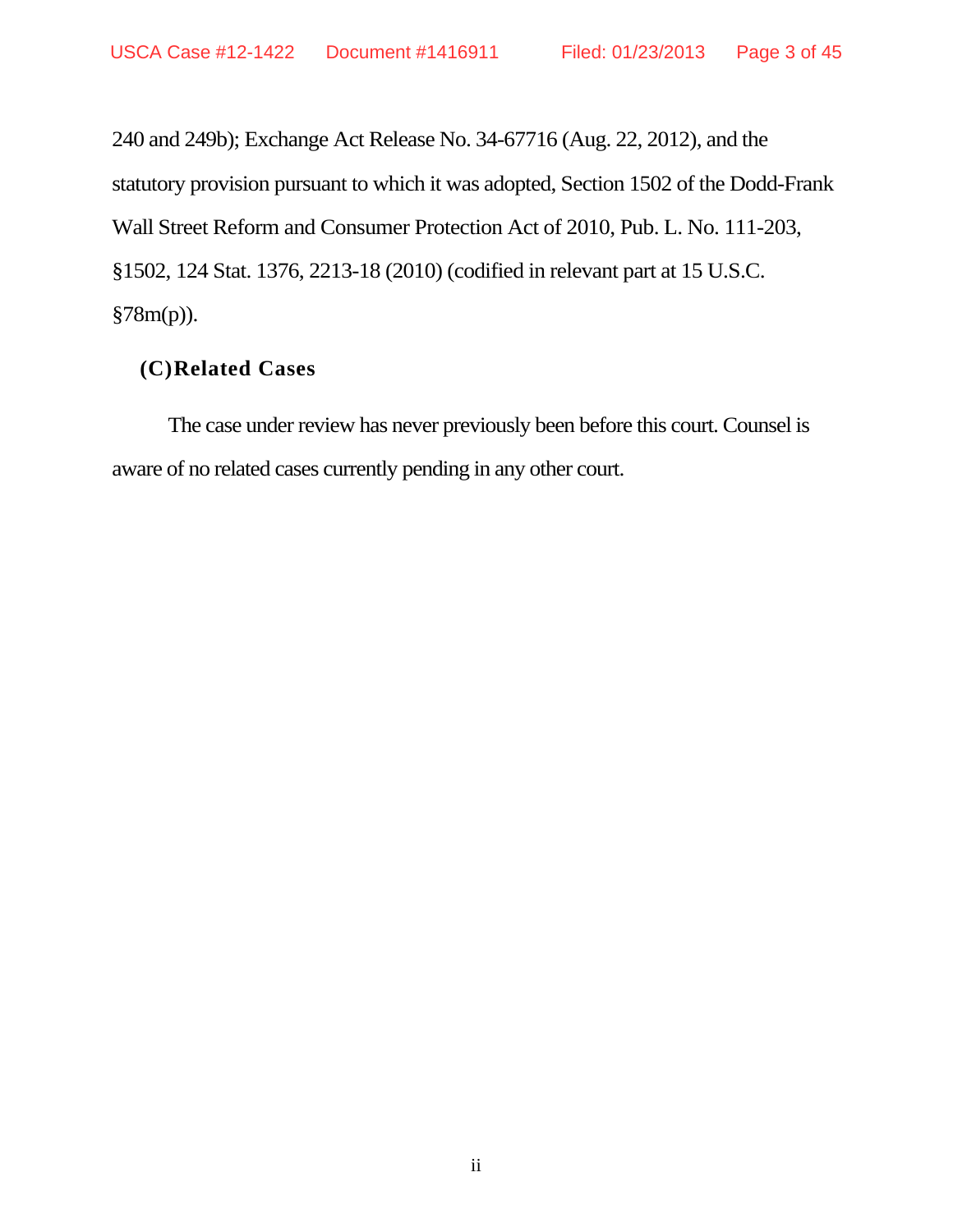### **RULE 26.1 CORPORATE DISCLOSURE STATEMENT**

Amicus curiae American Coatings Association, Inc. ("ACA") does not have any parent corporation and is not a publicly traded entity. Amicus curiae American Chemistry Council ("ACC") does not have any parent corporation and is not a publicly traded company. Amicus curiae Can Manufacturers Institute ("CMI") does not have any parent corporation and is not a publicly traded entity. Amicus curiae Consumer Specialty Products Association does not have any parent corporation and is not a publicly traded entity. Amicus curiae National Retail Federation ("NRF") does not have any parent corporation and is not a publicly traded entity. Amicus curiae Precision Machined Products Association ("PMPA") does not have any parent corporation and is not a publicly traded entity. Amicus curiae The Society of the Plastics Industry, Inc. ("SPI") does not have any parent corporation and is not a publicly traded entity. All amici are represented by Eric G. Lasker, Hollingsworth LLP, and Eric P. Gotting, Keller & Heckman, LLP.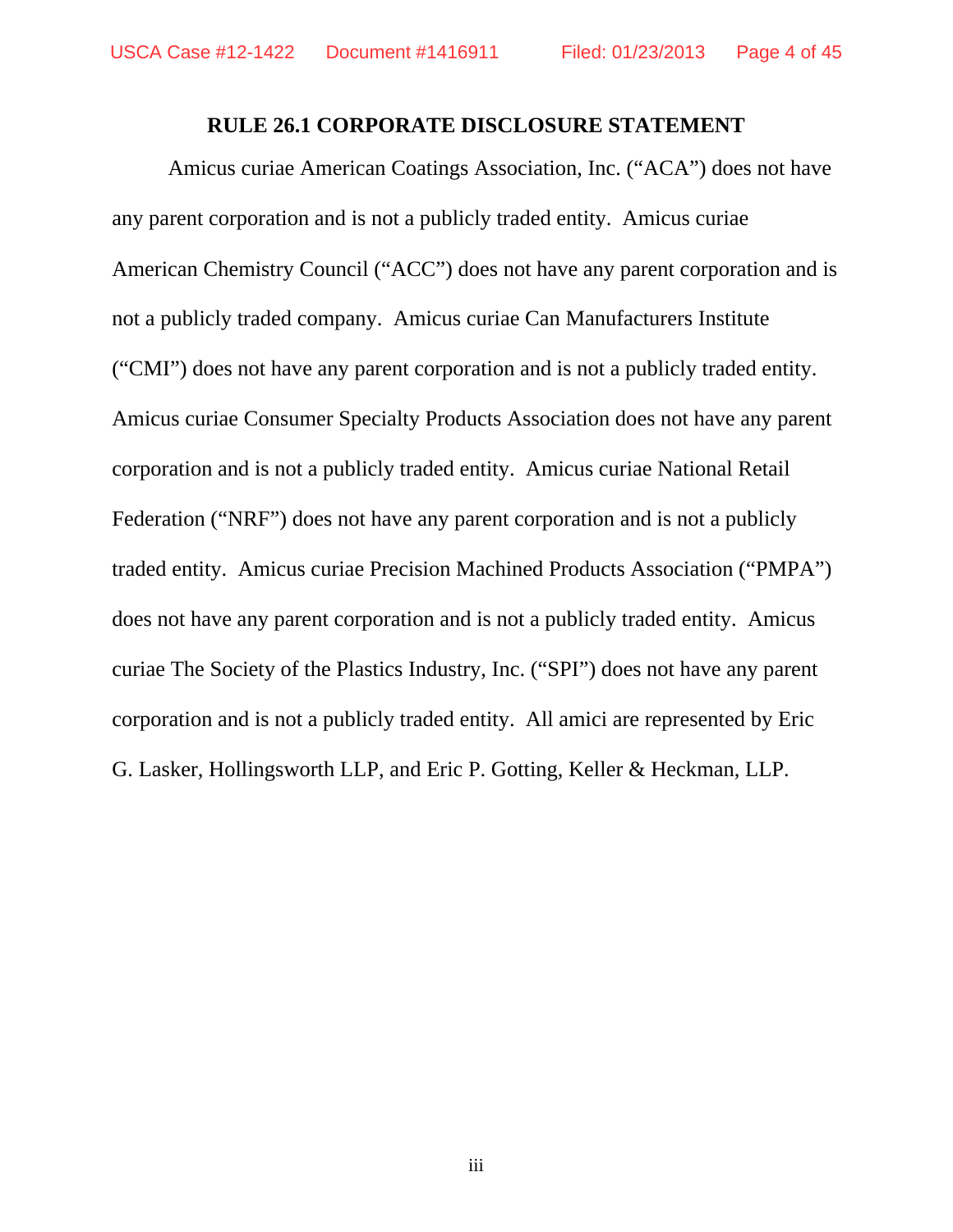# **TABLE OF CONTENTS**

|                | CERTIFICATE AS TO PARTIES, RULINGS, AND RELATED CASES                                                                              |  |  |
|----------------|------------------------------------------------------------------------------------------------------------------------------------|--|--|
|                |                                                                                                                                    |  |  |
|                |                                                                                                                                    |  |  |
|                |                                                                                                                                    |  |  |
|                |                                                                                                                                    |  |  |
| $\mathbf{I}$ . | The SEC Failed to Assess the Economic Effects of the Conflict                                                                      |  |  |
| П.             | The SEC's Failure to Assess the Economic Effects of the Conflict<br>Minerals Rule Will Have Broad Consequences Throughout the U.S. |  |  |
| A.             | Background For Case Studies 1-3 – Use of Metal Catalysts and                                                                       |  |  |
|                | 1. Case Study 1: Use of Tin Catalysts to Chemically React<br>With and Aid in the Production of Other Products. 14                  |  |  |
|                | 2. Case Study 2: Widespread Use of Metals in the Production                                                                        |  |  |
|                | 3. Case Study 3: Additional Supply Chain Issues Involving                                                                          |  |  |
| <b>B.</b>      | Case Study 4: Imposition of Reporting Requirements on Non-<br>22                                                                   |  |  |
|                |                                                                                                                                    |  |  |
|                |                                                                                                                                    |  |  |
|                |                                                                                                                                    |  |  |
|                | ADDENDUM PURSUANT TO FED. R. APP. 28 AND CIRCUIT RULE<br>30                                                                        |  |  |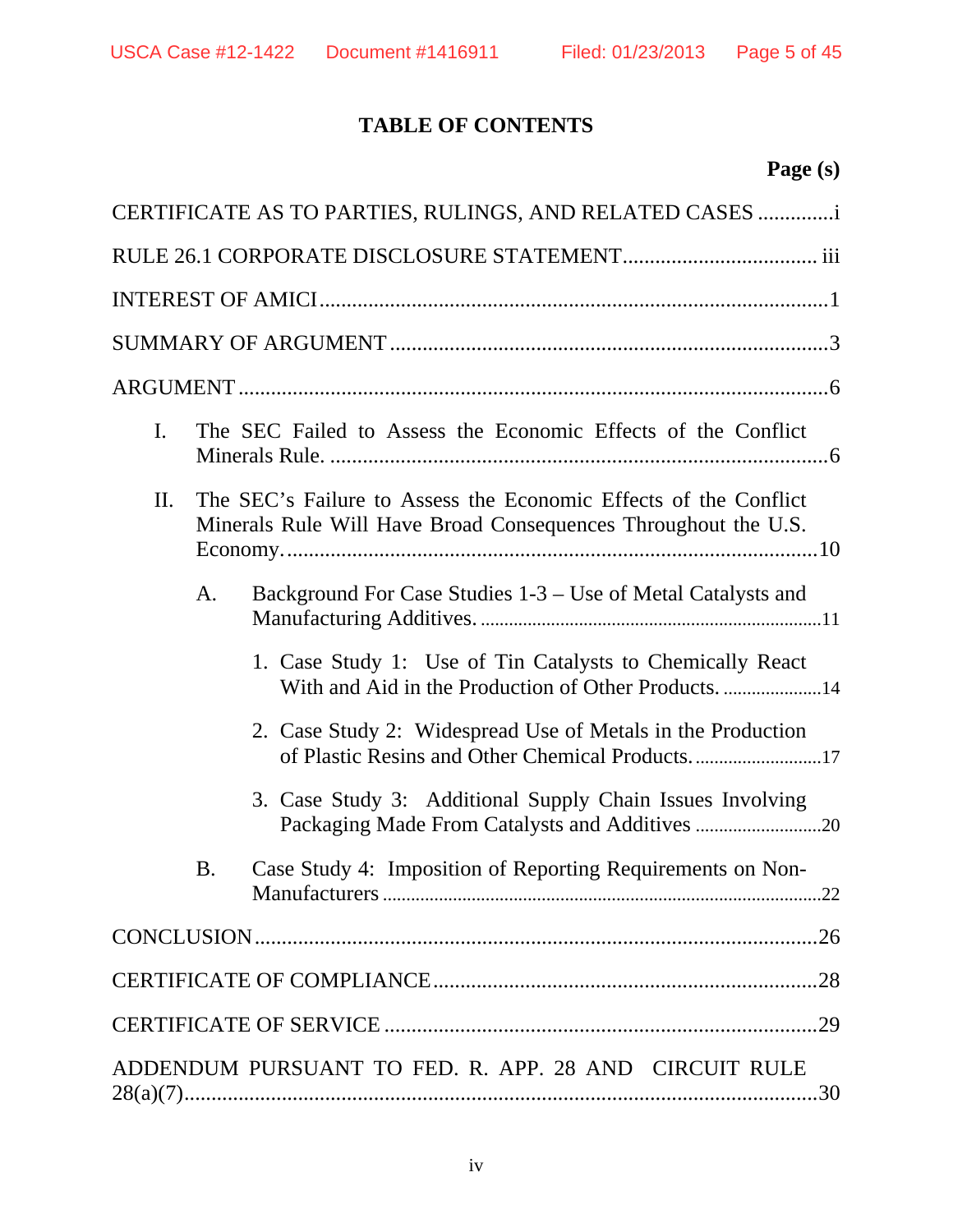**Page(s)** 

# **TABLE OF AUTHORITIES**

# **CASES**

| * American Equity Investment Life Ins. Co. v. SEC,              |
|-----------------------------------------------------------------|
| * Business Roundtable v. SEC,                                   |
| * Chamber of Commerce of the United States of America v. SEC,   |
| Motor Vehicle Manufacturers Assn. v. State Farm Auto. Ins. Co., |
| Public Citizen v. Federal Motor Carrier Safety Admin.,          |
| <b>STATUTES</b>                                                 |
|                                                                 |
|                                                                 |
|                                                                 |
|                                                                 |
| <b>OTHER AUTHORITIES</b>                                        |
|                                                                 |
|                                                                 |
| Conflict Minerals Rule, 77 Fed. Reg. 56,274, 56342              |

Authorities upon which we chiefly rely are marked with asterisks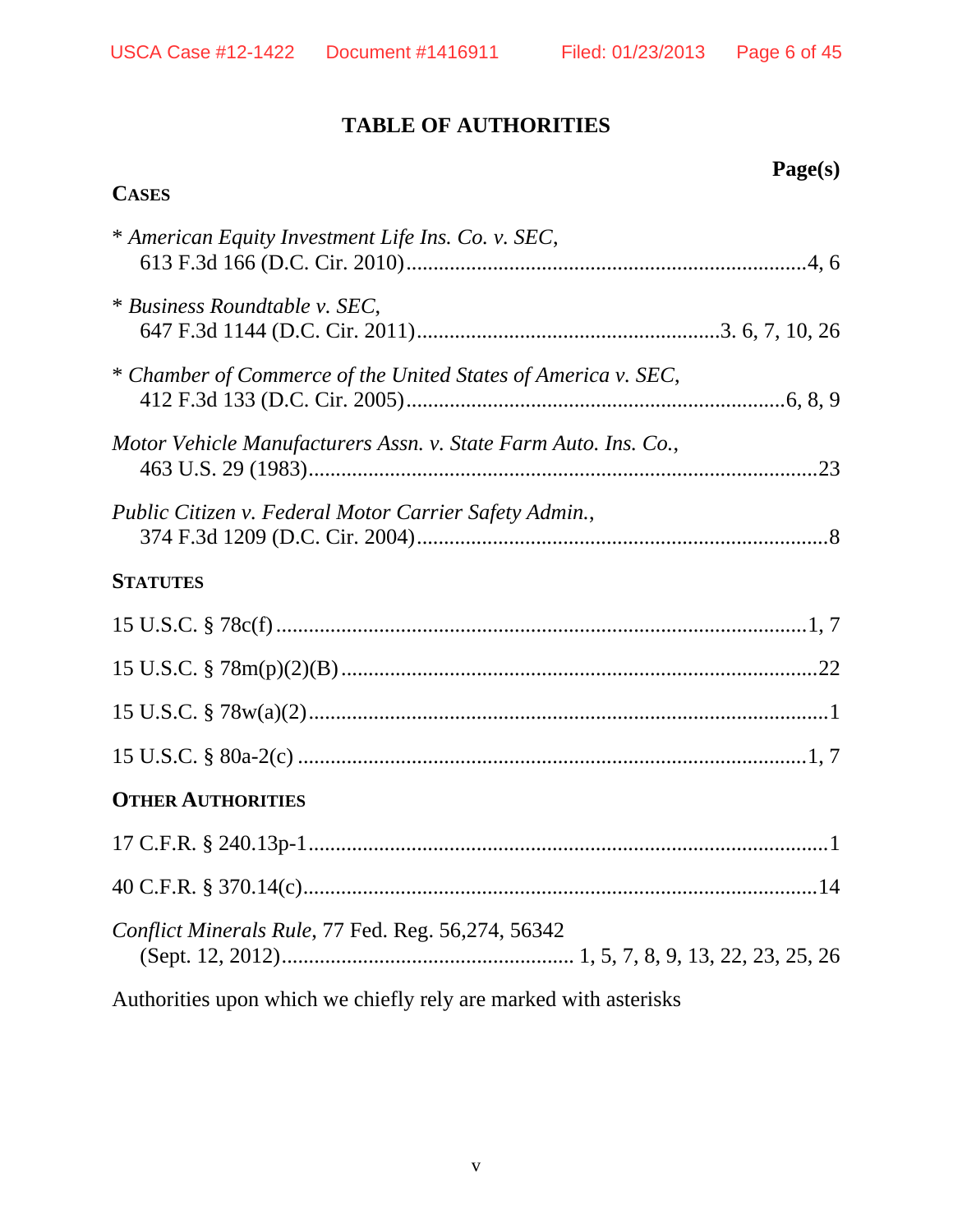$\overline{a}$ 

### **INTEREST OF AMICI**

*Amici curiae* American Coatings Association, American Chemistry Council, Can Manufacturers Institute, Consumer Specialty Products Association, National Retail Federation, Precision Machined Products Association, and The Society of the Plastics Industry respectfully submit this *amici curiae* brief in support of the Petitioners, on behalf of themselves and their membership, to advise the Court of the broad scope of markets that will suffer arbitrary and capricious consequences from the United States Securities and Exchange Commission's ("SEC's") decisions in drafting its Conflicts Minerals rule, 77 Fed. Reg. 56,274 (Sept. 12, 2012), codified at 17 C.F.R.  $\S$  240.13p-1.<sup>1</sup>

Each of the members of the *amici curiae* coalition reiterates its support for efforts to end the humanitarian crisis in and around the Democratic Republic of the Congo and the intent of the legislation that authorized the SEC rule. As set forth herein, however, in drafting particular provisions in the rule governing, *e.g.*, *de minimis* uses of conflict mineral derivatives and retail sales of contract-tomanufacture goods, the SEC failed to apprise itself of the economic consequences of its action, either with respect to U.S. industry or the situation in the Congo. The SEC rule accordingly violates 15 U.S.C. §§ 78c(f), 78w(a)(2), 80a-2(c) and should

<sup>&</sup>lt;sup>1</sup> No entities other than the identified *amici curiae* have contributed to the funding of this amicus brief, which was drafted by counsel for *amici* identified herein. All of the parties in this matter have consented to the filing of this brief.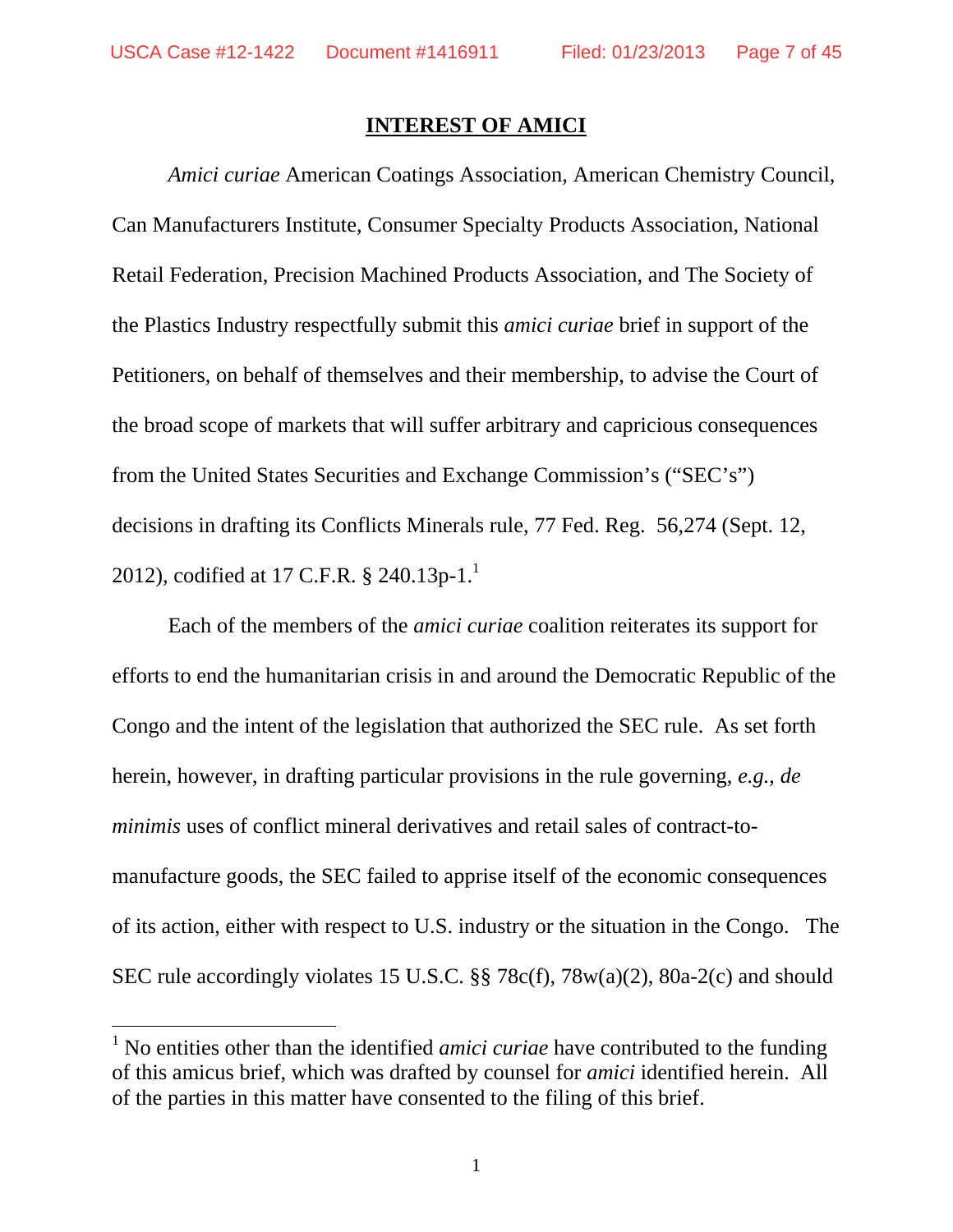be sent back to the SEC for revised rulemaking conducted in accordance with the SEC's statutory obligations.

The following associations join this brief:

The American Coatings Association, Inc. ("ACA") is a voluntary, nonprofit trade association representing some 300 manufacturers of paints, coatings, adhesives, sealants and caulks, raw materials suppliers to the industry, and product distributors. *See* ACA's website, http://www.paint.org.

The American Chemistry Council ("ACC") represents the leading companies engaged in the business of chemistry. The business of chemistry is a \$760 billion enterprise and a key element of the nation's economy. *See* ACC's website, http://www.americanchemistry.com.

The Can Manufacturers Institute ("CMI") is the national trade association of the metal can manufacturing industry and its suppliers in the United States. *See*  CMI's website, http://www.cancentral.com.

The Consumer Specialty Products Association ("CSPA") is the premier trade association representing the interests of companies engaged in the manufacture, formulation, distribution and sale of consumer disinfectants, pest management products for home, garden and pets, cleaning products and polishes for use throughout the home and institutions, and aerosol products. *See* CSPA website, http://www.cspa.org.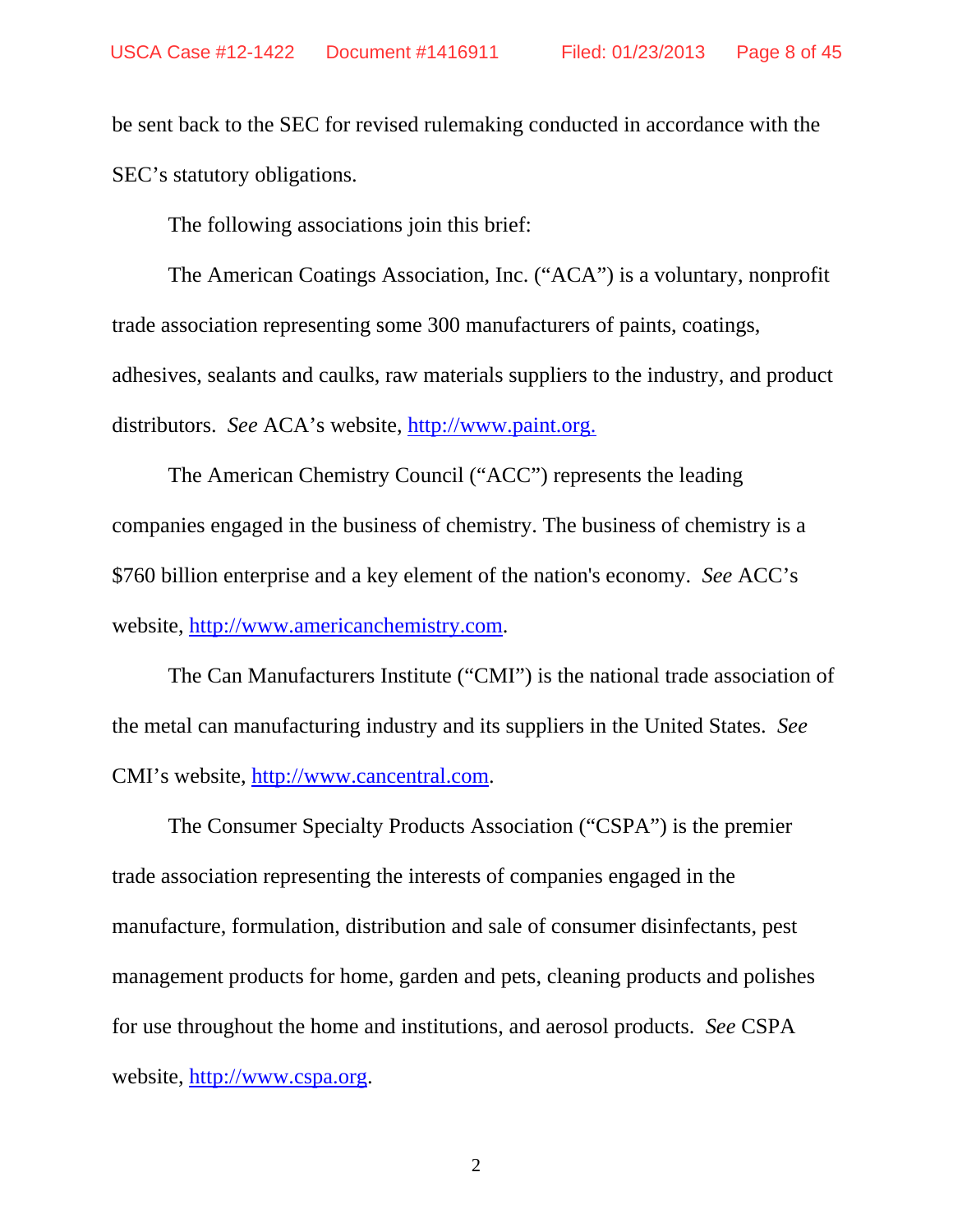The National Retail Federation ("NRF") is the world's largest retail trade association and the voice of retail worldwide, including department stores, specialty, apparel, discount, online, independent, grocery and chain restaurants, among others. *See* NRF's website, http://www.nrf.com.

The Precision Machined Products Association ("PMPA") is an international trade association representing the interests of the precision machined products industry. *See* PMPA's website, http://www.pmpa.org.

The Society of the Plastics Industry, Inc. ("SPI") is the trade association representing the third largest manufacturing industry in the United States. The U.S. plastics industry provides more than \$380 billion in annual shipments around the world. *See* SPI's website, http://www.plasticsindustry.org.

### **SUMMARY OF ARGUMENT**

In drafting its final rule implementing the Conflict Minerals provision (Section 1502) of the Dodd-Frank Wall Street Reform and Consumer Protection Act (the Dodd-Frank Act), the SEC had a "statutory obligation to determine as best as it can the economic implications of the rule." *Business Roundtable v. SEC*, 647 F.3d 1144, 1148 (D.C. Cir. 2011). As this Court has repeatedly explained, "the Commission has a unique obligation to consider the effect of the new rule upon 'efficiency, competition, and capital formation' ... and its failure to 'apprise itself – and hence the public and the Congress - of the economic consequences of a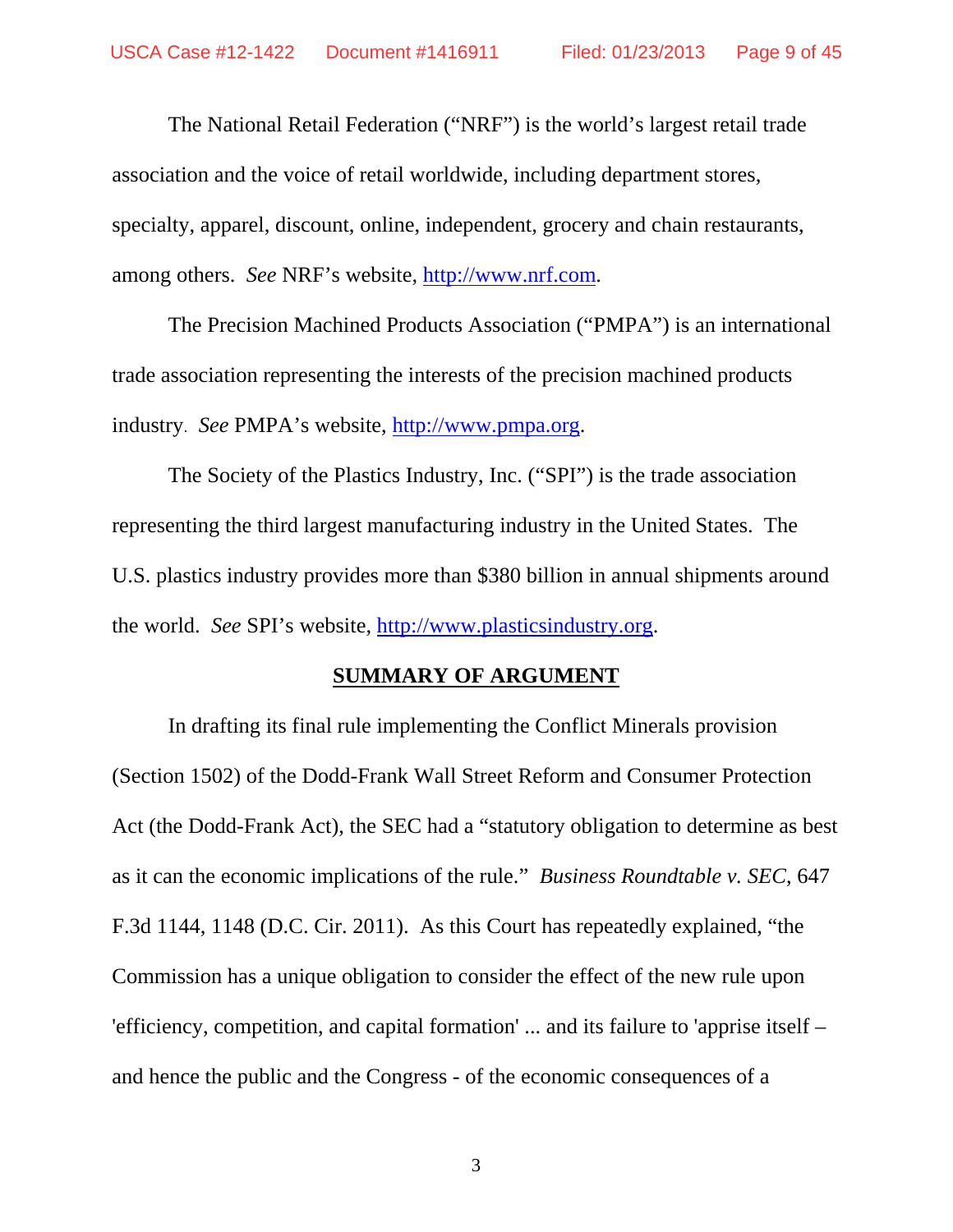proposed regulation' makes promulgation of the rule arbitrary and capricious and not in accordance with law." *Id.* (citing cases); *see also American Equity Inv. Life Ins. Co. v. SEC*, 613 F.3d 166, 176-79 (D.C. Cir. 2010).

By its own admission, the SEC has failed to fulfill this statutory obligation. The Commission acknowledged that it did not conduct any analysis of the specific costs or benefits of the numerous decisions made by the Commission in determining which products and markets would be within the scope of the SEC Rule's due diligence and reporting requirements. In its discussions of the "benefits and costs resulting from the Commission's exercise of discretion" the Commission instead stated: "We are unable to quantify the impact of each of the decisions we discuss below with any precision because reliable, empirical evidence regarding the effects is not readily available to the Commission, and commentators did not provide sufficient information to allow us to do so." Conflict Minerals Rule, 77 Fed. Reg. 56,274, 56342 (Sept. 12, 2012).

 The SEC's failure to conduct these necessary analyses has resulted in a final rule that imposes a broad array of impracticable obligations and onerous costs throughout the U.S. economy, without any showing that the imposed requirements will further Congress' humanitarian objectives in the Congo. Thus, while Congress focused its attention on the intentional use of metals derived from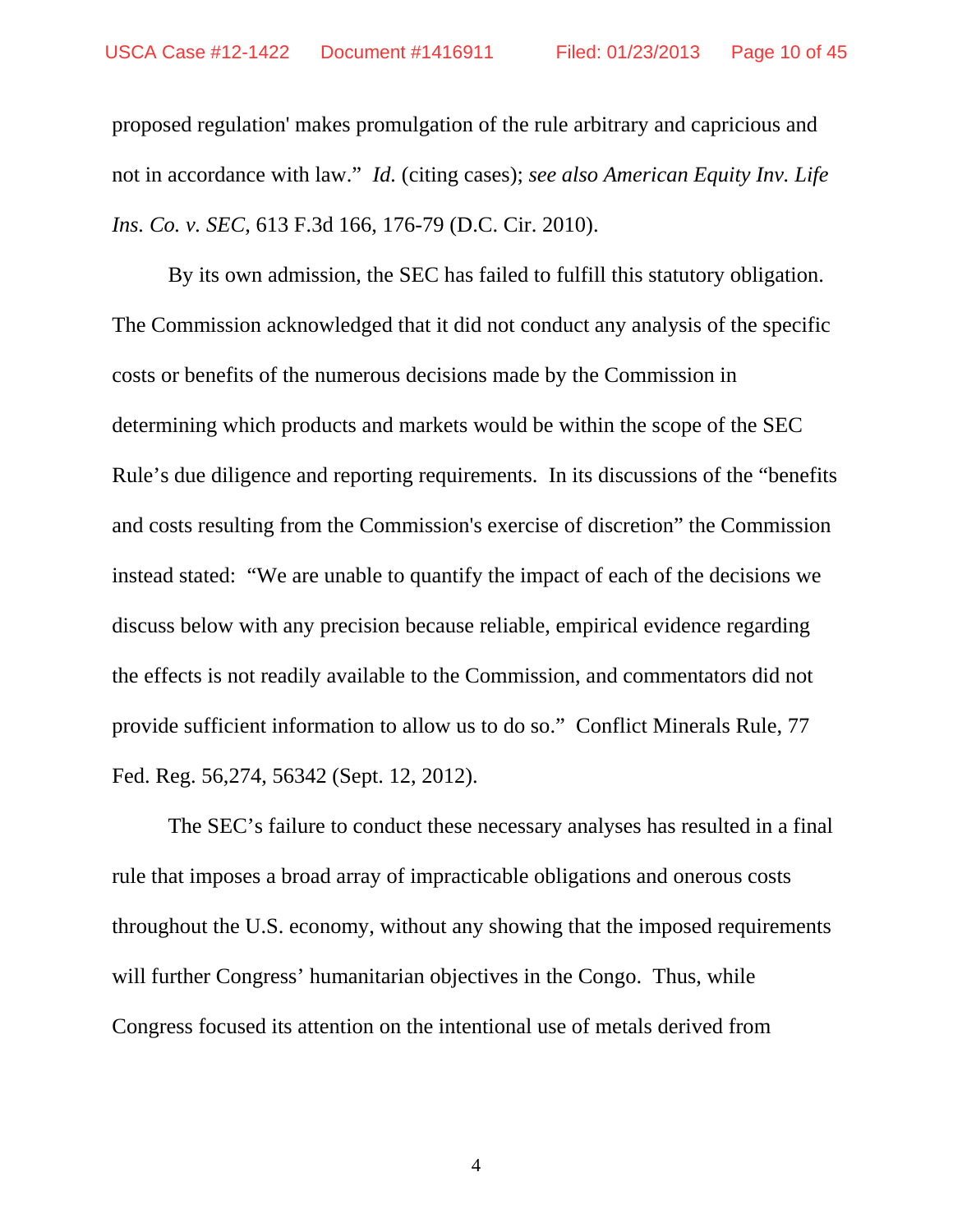conflict minerals in computers, telephones, and jewelry,  $2$  the SEC Rule would broadly sweep in incidental, *de minimis* uses of the metals in such seemingly unrelated markets as house paints, food wrappers, toothpaste, and diapers, as well as packaging materials used for a broad spectrum of products marketed across the United States. The arbitrary and capricious nature of the SEC action is amply demonstrated by the untoward, real-world impacts that the SEC's unexamined, discretionary decisions would impose on *amici* member companies.

By failing to adopt a sensible *de minimis* exception, the SEC rule imposes wholly unreasonable and burdensome requirements on manufacturers who do not make significant use of conflict minerals in their products, but whose products may (or may not) contain trace elements of such minerals (which most often will not originate in the Congo) as a result of manufacturing processes (*e.g.*, the use of catalysts) employed by third party suppliers of ingredient materials at one stage, or more, in long upstream supply chains. In addition, by failing to adequately define what it means to be a "derivative" of a conflict mineral, the SEC rule arguably imposes reporting requirements for the presence of metals in forms chemically

 $\overline{a}$ 

<sup>2</sup> *See* Letter from Senators Barbara Boxer, John Boozman, Christopher A. Coons, Patrick J. Leahy, Frank J. Leahy, Frank R. Lautenberg, and Jeff Merkley (Oct. 18, 2011) ("The purpose of Sec. 1502 is to create transparency and accountability in the mineral supply chain in the DRC. Minerals from the DRC – which include tin, tantalum, tungsten and gold – are commonly used in products such as cell phones, laptops and jewelry."), *cited at* 77 Fed. Reg. 56285, note 77.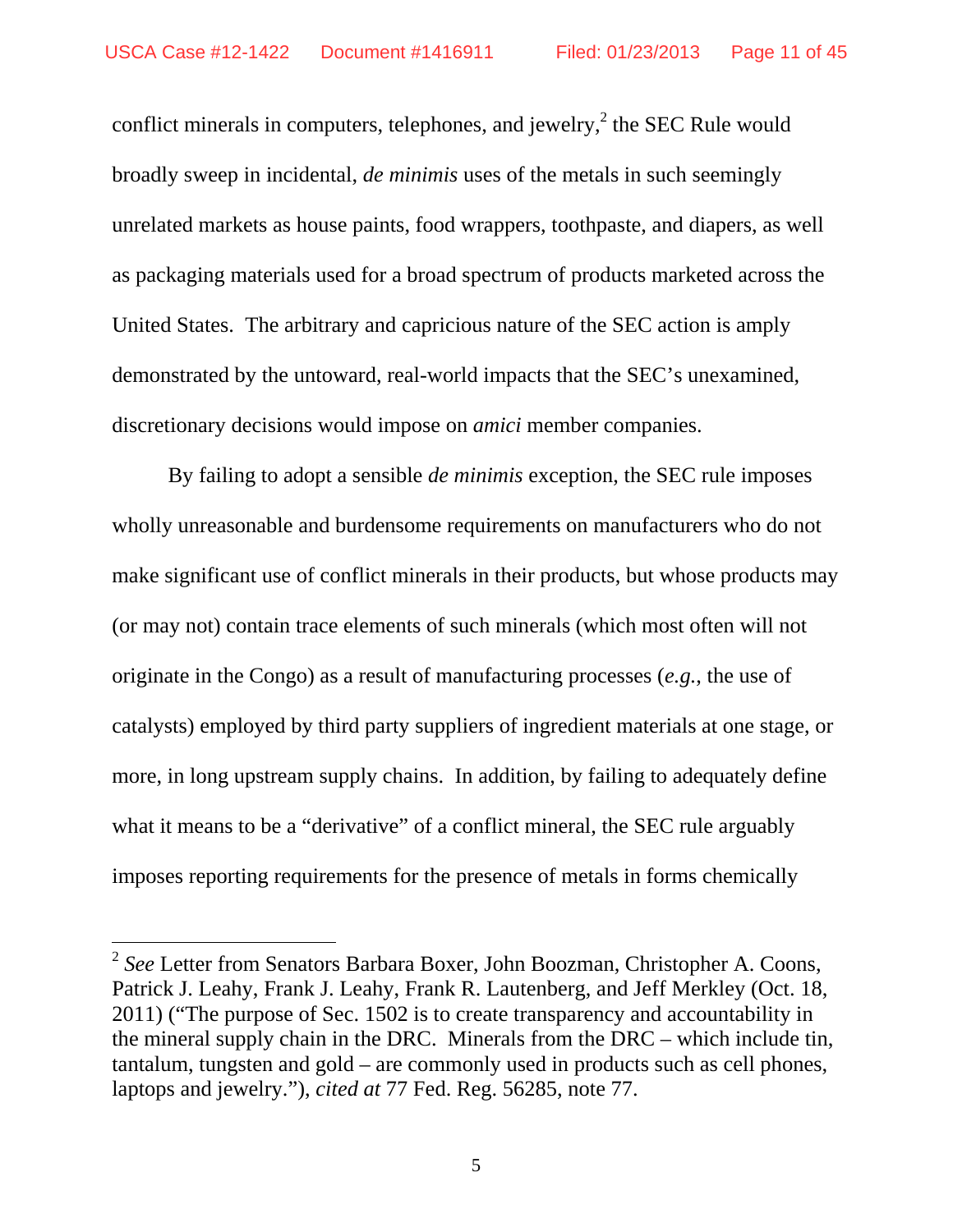distinct from the base metals at issue in the underlying statute, thus dramatically expanding the economic scope of the SEC Rule to markets with only the most tenuous connection to mining activities in the Congo. And by requiring retailers to report on the use of conflict minerals in products that the retailer obtains by contract with third party manufacturers, the SEC broadly swept in an entirely new sector of the economy that is not included, and was never intended to be included, in the Congressional directive.

None of these requirements is specified in or mandated by the Conflict Minerals provision of the Dodd-Frank Act. None of these requirements were analyzed by the SEC for their impact on efficiency, competition and capital formation. And none of these requirements has been shown to be necessary or effective in advancing humanitarian goals in the Congo. The SEC Rule is arbitrary and capricious, and it should be set aside.

### **ARGUMENT**

# I. The SEC Failed to Assess the Economic Effects of the Conflict Minerals Rule.

 This Court has repeatedly cautioned the SEC that it will be held to have acted arbitrarily and capriciously if it fails to adequately assess the economic effects of a new rule. *See Business Roundtable*, 647 F.3d at 1148; *American Equity Inv. Life Ins. Co.*, 613 F.3d at 167-68; *Chamber of Commerce of the United States of America v. SEC*, 412 F.3d 133, 136 (D.C. Cir. 2005). In determining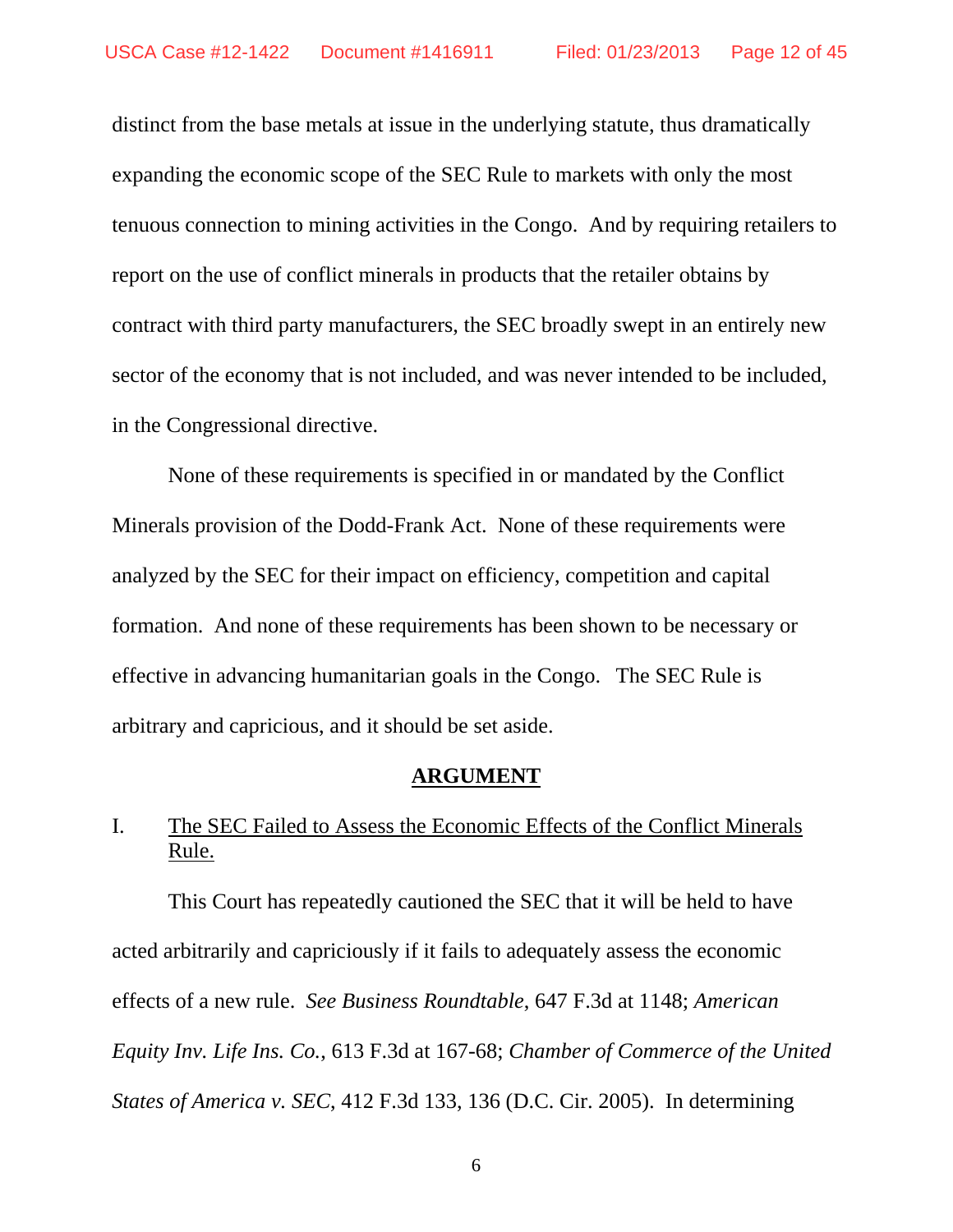whether an SEC rule may stand, this Court "must assure [itself] the agency has 'examine[d] the relevant data and articulate[d] a satisfactory explanation for its action including a rational connection between the facts found and the choices made.'" *Business Roundtable*, 647 F.3d at 1148. If the Commission "fail[s] adequately to consider the rule's effect upon efficiency, competition, and capital formation, as required by Section 3(f) of the Exchange Act and Section 2(c) of the Investment Company Act of 1940, codified at 15 U.S.C. §§ 78c(f) and 80a-2(c), respectively," the rule will be set aside. *Id.* at 1146.

*Amici* appreciate that the Conflict Minerals Rule is an attempt to achieve social benefits by reducing the amount of money provided to armed groups engaged in human rights abuses rather than the economic or investor protection benefits that are the typical goal of most SEC actions. Contrary to the SEC's assertion, however,<sup>3</sup> the different nature of the intended benefit does not make the Conflict Minerals Rule any less amenable to economic analysis. For example, the Commission could have analyzed the market for conflict minerals mined by the armed groups in the Congo and considered the extent to which specific decisions in

 $\overline{a}$ 

<sup>3</sup> *See* 77 Fed. Reg. at 56,335 (contending that the Commission was "unable to readily quantify with any precision" the social benefits of the rule "because we do not have the data to quantify the benefits and because we are not able to assess how effective Section 1502 will be in achieving those benefits").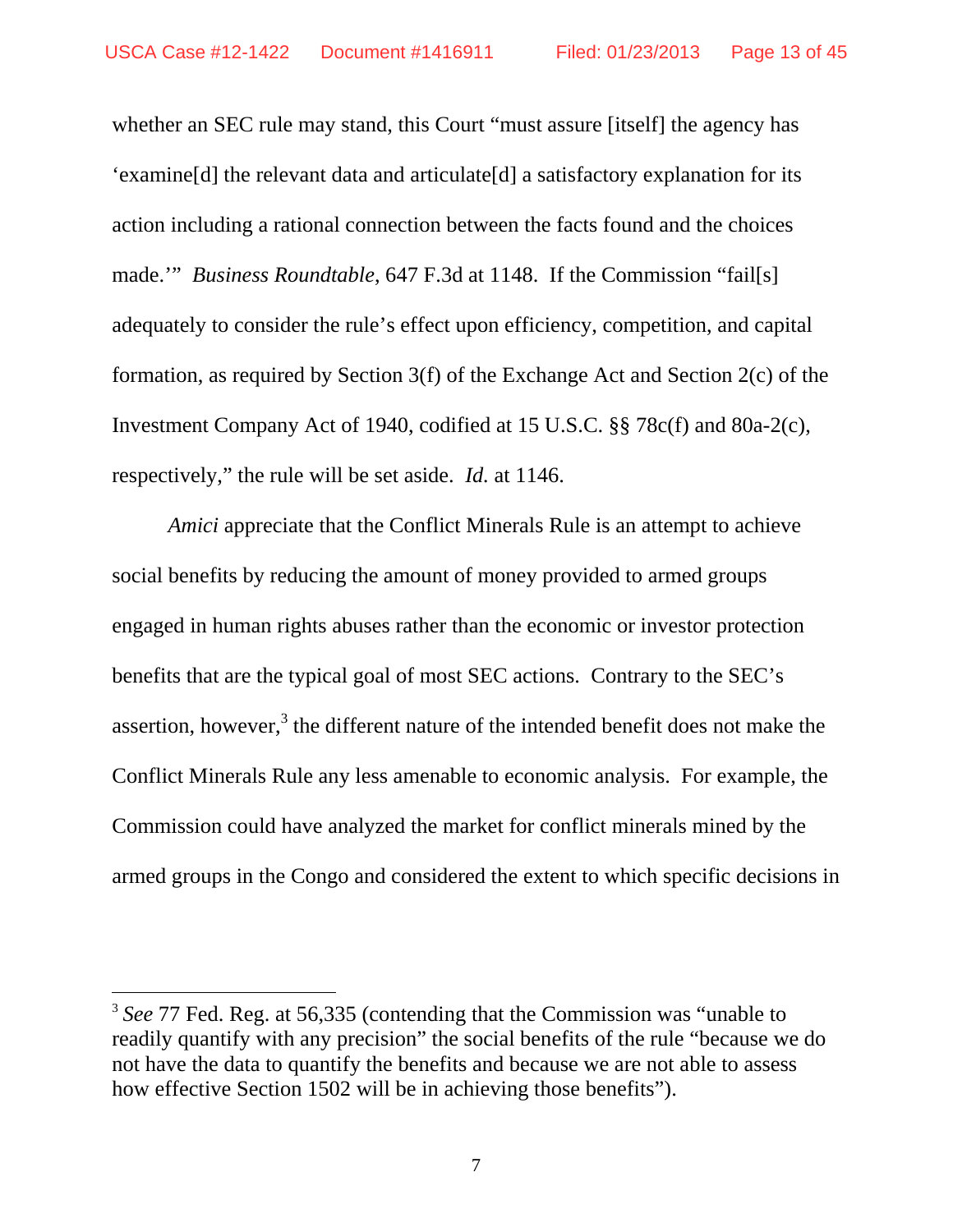its rulemaking, *e.g.*, including the rejection of a *de minimis* exception, would impact those markets or the armed groups' potential revenues.

Certainly, an SEC requirement that imposes substantial costs on industry to identify and track down trace amounts of a mineral derivative that would provide, at most, only a negligible source of revenue in the Congo should be analyzed differently than an intentional use of substantial amounts of a conflict mineral in a large-scale manufacturing operation. There is no indication, however, that the SEC undertook any such economic analyses in its rulemaking process. To the contrary, the Commission acknowledged that it did "not attempt[] to quantify the benefits of the final rule." 77 Fed. Reg. 56,350. This acknowledgement confirms the flawed nature of the Commission's rule making process. *See Public Citizen v. Federal Motor Carrier Safety Admin.*, 374 F.3d 1209, 1222 (D.C. Cir. 2004) (vacating FMCSA rule where agency had "not attempted to estimate … benefits").

Moreover, while the Court has recognized in other contexts that the SEC may have difficulty in quantifying exact costs associated with certain of its rulemaking, that "does not excuse the Commission from its statutory obligation to determine as best it can the economic implications of the rule it has proposed." *Chamber of Commerce*, 412 F.3d at 143. "[U]ncertainty may limit what the Commission can do, but it does not excuse the Commission from its statutory obligation to do what it can to apprise itself – and hence the public and Congress –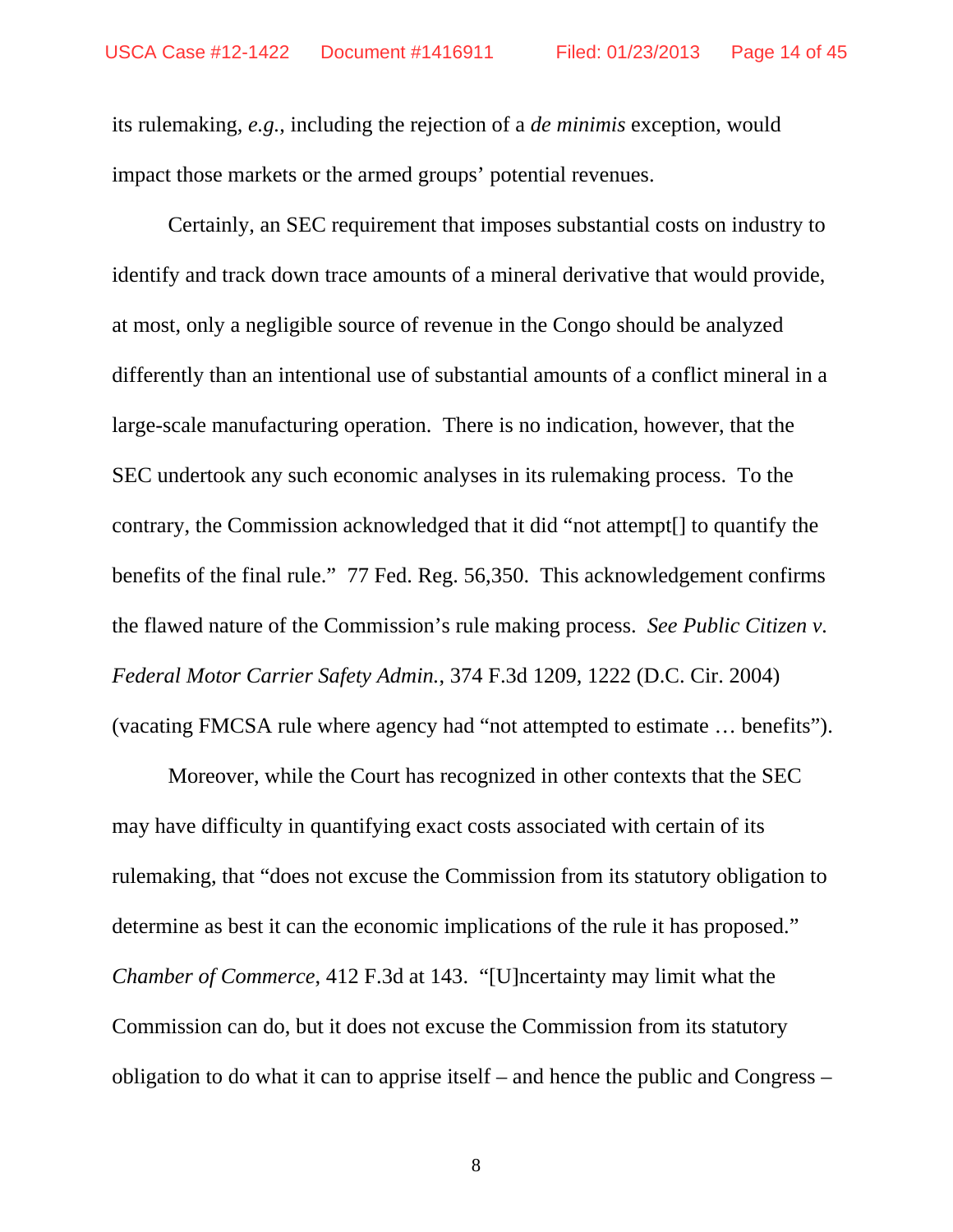of the economic consequences of a proposed regulation before it decides whether to adopt the measure." *Id.* at 144.

 Nor can the SEC rely on the statutory provisions of the Dodd-Frank Act to avoid its economic analysis obligations. To be sure, the Conflict Minerals provisions of the Dodd-Frank Act require that the SEC enact certain new disclosure and reporting obligations concerning conflict minerals that originated in the Congo. And those obligations will necessarily impose certain costs on affected issuers. But the statute places discretion with the SEC in determining the appropriate scope and nature of those requirements and which issuers should be included within its provisions. As the SEC readily admitted in its rulemaking, each of these discretionary decisions carries its own costs and benefits. *See* 77 Fed. Reg. 56,342 ("In addition to the statutory benefits and costs noted above, we believe that the use of our discretion in implementing the statutory requirements will result in a number of benefits and costs to issuers and users of the conflict minerals information.").

However, rather than properly analyzing these costs and benefits, as it is obligated to do under the Exchange Act and Investment Company Act of 1940, the SEC essentially threw up its hands:

> Below, we discuss the most significant choices we made in implementing the statute and the associated benefits and costs. We are unable to quantify the impact of each of the decisions we discuss below with any precision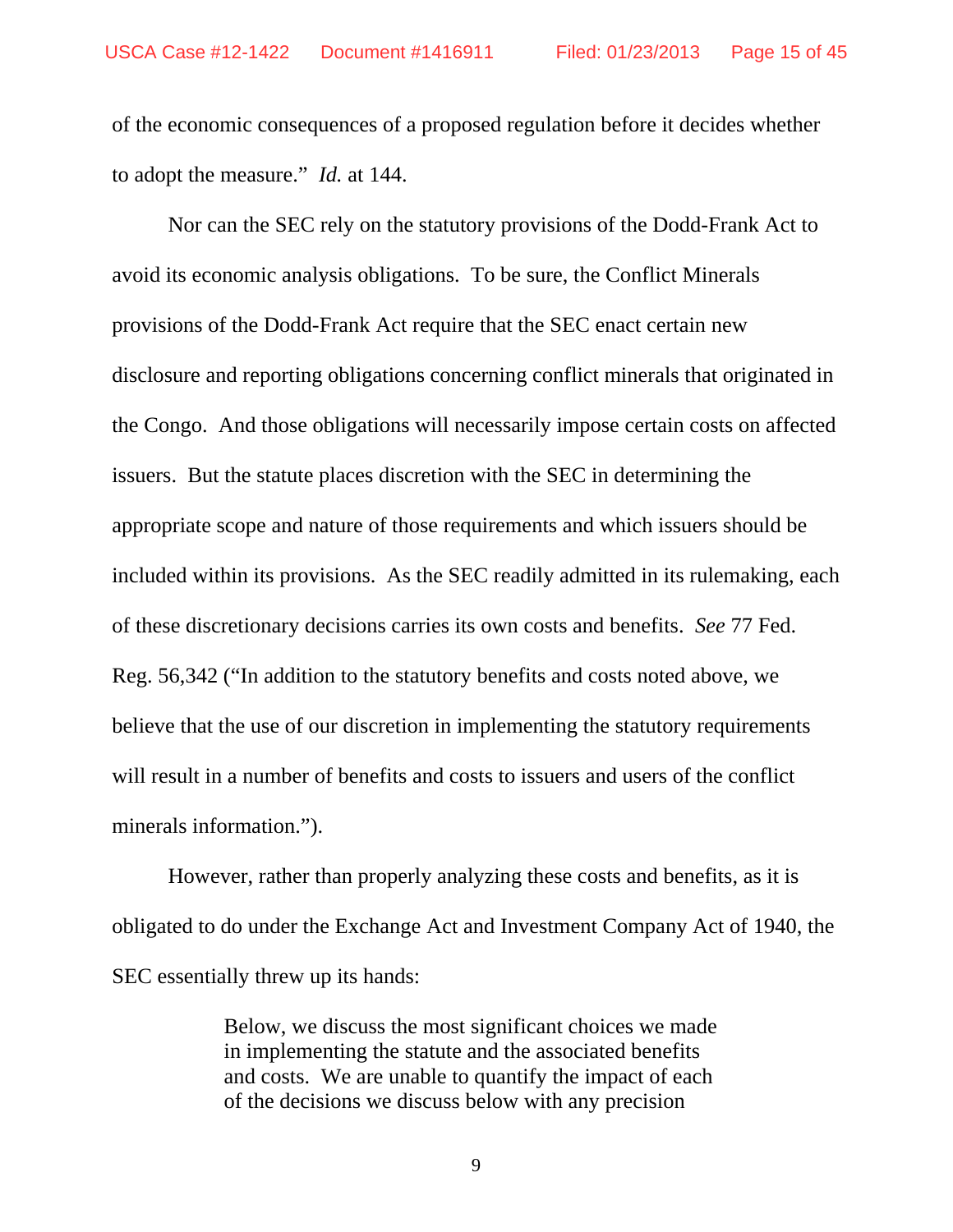because reliable, empirical evidence regarding the effects is not readily available to the Commission, and commentators did not provide sufficient information to allow us to do so.

*Id.* "By ducking serious evaluation of the costs that could be imposed upon companies" by its numerous decisions in drafting up the Conflict Minerals Rule, "the Commission acted arbitrarily." *Business Roundtable*, 647 F.3d at 1152. In the next section of this brief, *amici* set forth some case study illustrations of the consequences of the SEC's arbitrary and capricious action.

## II. The SEC's Failure to Assess the Economic Effects of the Conflict Minerals Rule Will Have Broad Consequences Throughout the U.S. Economy.

 In exercising its decision-making power, the SEC has imposed a variety of disclosure and reporting requirements regarding conflict minerals without any reasoned consideration of their economic costs and benefits or their effects on efficiency, competition and capital formation. Many of these requirements stem from agency determinations – such as the election not to include a *de minimis*  exception and the expansion of the statutory language to impose disclosure and reporting requirements on certain non-manufacturing issuers – that were not required by Congress and that the Commission expressly acknowledged were made without any meaningful assessment of their economic consequences. As illustrated below, the SEC's failure to properly apprise itself of the economic implications of these decisions has resulted in a final rule that imposes undue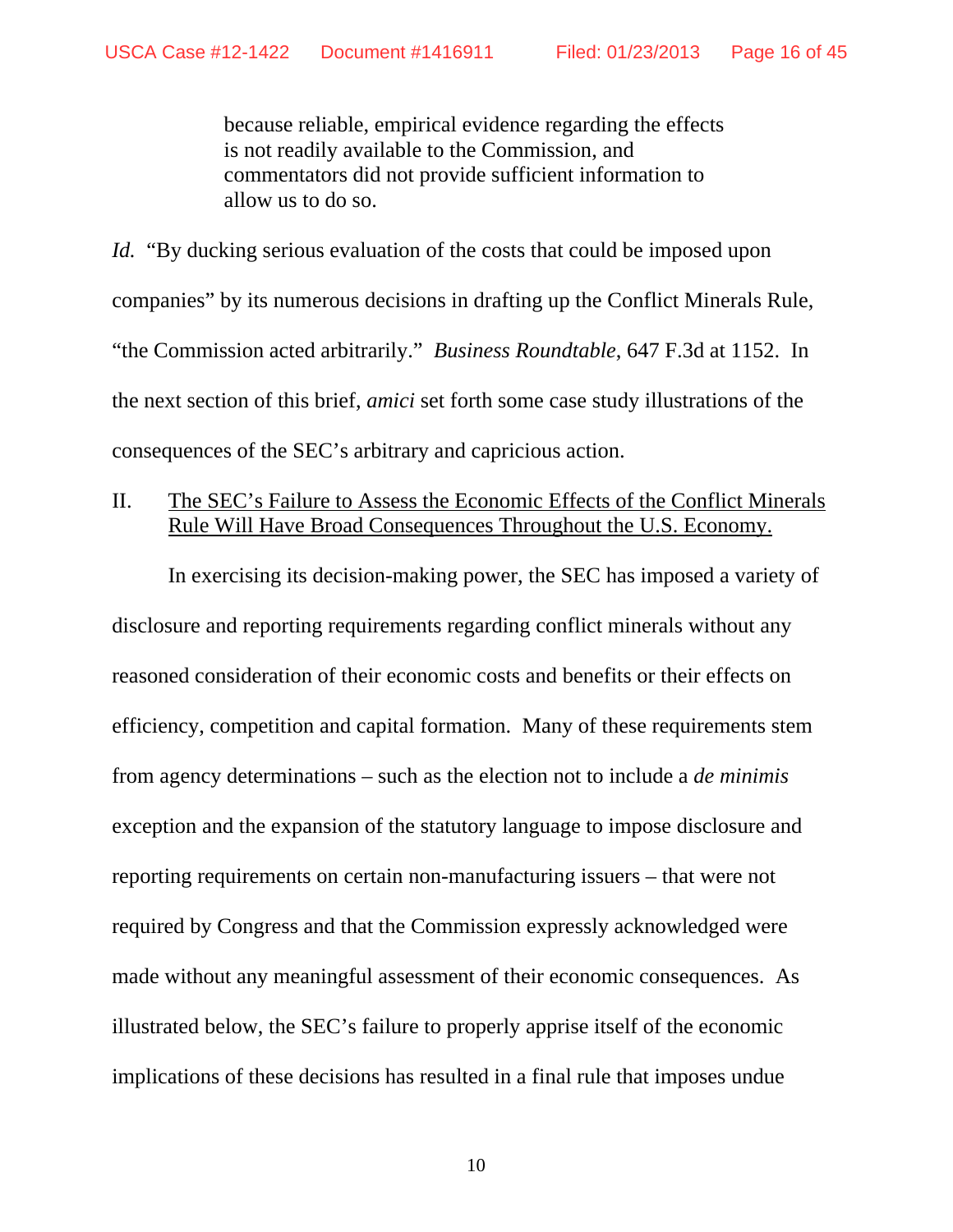burdens and costs on broad swaths of the U.S. economy without any showing of corresponding social benefits.

## A. Background For Case Studies 1-3 – Use of Metal Catalysts and Manufacturing Additives.

One of the concerns raised by the SEC rule involves metals covered by the disclosure and reporting requirements that may be used in manufacturing processes far up the supply chain. These metals serve a number of distinct roles.

In some cases, the metal acts as a catalyst, in which it facilitates chemical reactions that are necessary to create a desired product (*e.g.*, a plastic article or coating that is eventually incorporated into a consumer good). The catalyst is added during the manufacturing process and does not have an on-going technical effect in the final product. With some types of manufacturing processes, the catalyst may be washed away during the process so that it can be reclaimed, reprocessed and reused. In other types of manufacturing processes, however, trace amounts of a metal might remain in the product. The residual metal's presence would not be intentional, and there is no meaningful distinction in the action of a catalyst based on whether it is or is not completely washed away.

In other cases, a metal may serve as a manufacturing additive to enhance the performance characteristics of the product (*e.g.*, to stabilize a resin when it is molded at high temperatures). Here as well, only small amounts of the metalbased additive would be present in the product, which would not relate in most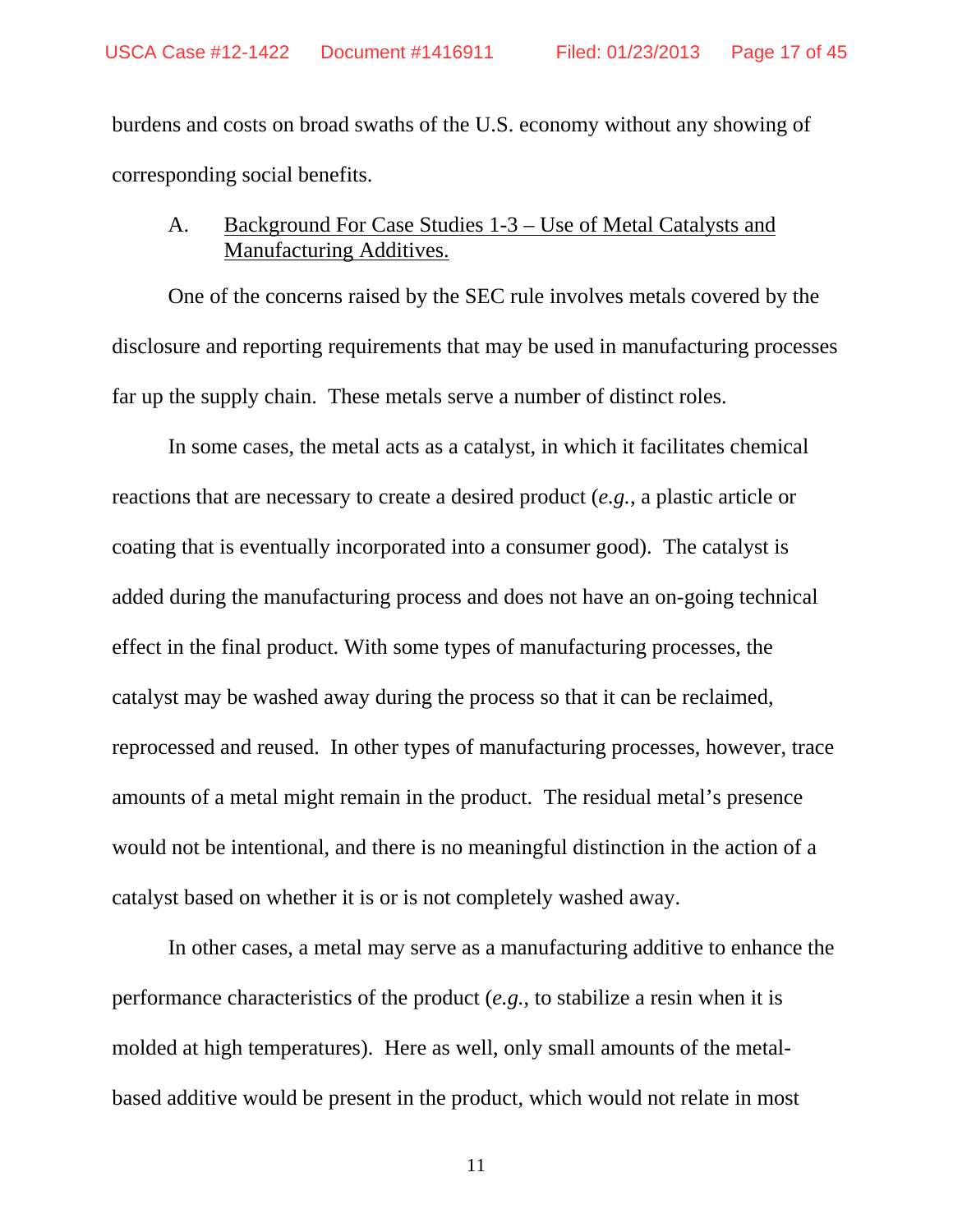instances to the technical use or operation of the product, but would remain due to the nature of the manufacture or processing of the material.

 In all of these cases, the burden of the rule is the scope of the investigation that will be required to establish the presence or absence of a conflict mineral. The rule would require a time-consuming and expensive investigation of a company's products, which in some cases would number in the thousands, to determine whether one of the four metals could be present, even at minute levels, in some minor component of a finished product. Indeed, regardless of whether a metal is used as a catalyst or manufacturing additive, these substances are used in extremely low amounts, often in the parts per million ("ppm") range or, for some uses, parts per billion ("ppb"). To put that into perspective, 1 ppm is equivalent to one drop in two bath tubs full of water, while 1 ppb is the same as one drop in an Olympic-sized swimming pool. The application of these metals does not resemble at all the metal products that usually come to mind when discussing the conflict minerals issue, such as a metal computer part or a gold necklace. However, in the absence of a *de minimis* exception, the continued presence of these metals in residual amounts vastly expands the SEC rule's reach.

 This is nowhere more evident than in the SEC's treatment of catalysts. During the rulemaking process, the SEC received numerous comments addressing the use of conflict minerals in the production of catalysts used in a wide range of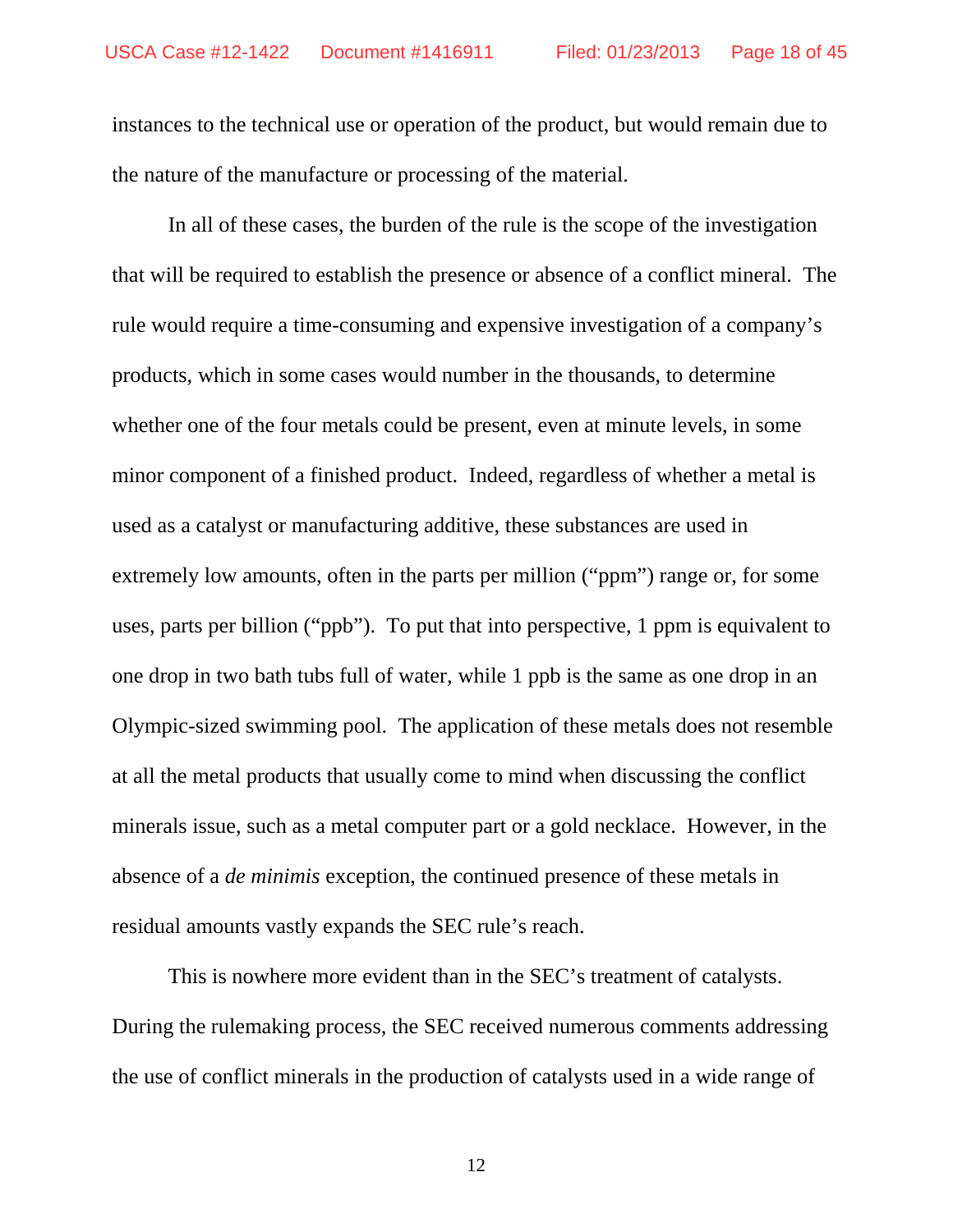products, from solvents to fuels to polymers.<sup>4</sup> In its final rulemaking, the SEC determined that the use of such metallic catalysts would not trigger disclosure and reporting requirements if the catalyst was completely washed away in the production process and thus not contained in the product. The Commission explained that the "use of [a conflict mineral] as a catalyst in producing products which do not in themselves contain [the conflict mineral] will broaden the reach of the regulations beyond what Section 1502 [of the Dodd-Frank Act] envisaged." 77 Fed. Reg. 56,297; *see also id*., 56,296 ("we appreciate commentators' concerns that the application of the provision to minerals that do not end up in the product is especially challenging"). However, the SEC determined that the same use of a conflict mineral as a catalyst would trigger disclosure and reporting requirements if any trace amounts of the catalyst remained in the reacted product. *Id.* In making this distinction, the Commission appears to have been guided by the assumption that manufacturers would be able to identify and source such trace remains of catalysts and, accordingly, would not be required to perform the practically impossible task of determining, *e.g.*, "whether his supplier's supplier's supplier used and washed away a conflict mineral." 77 Fed. Reg. 56,294.

It does not appear that the Commission undertook any analysis to test this assumption, however, and the assumption is false. Indeed, as the following case

 $\overline{a}$ 

<sup>4</sup> *See* 77 Fed. Reg. at 56,296 and note 238; *id.* at 56,297 and note 236.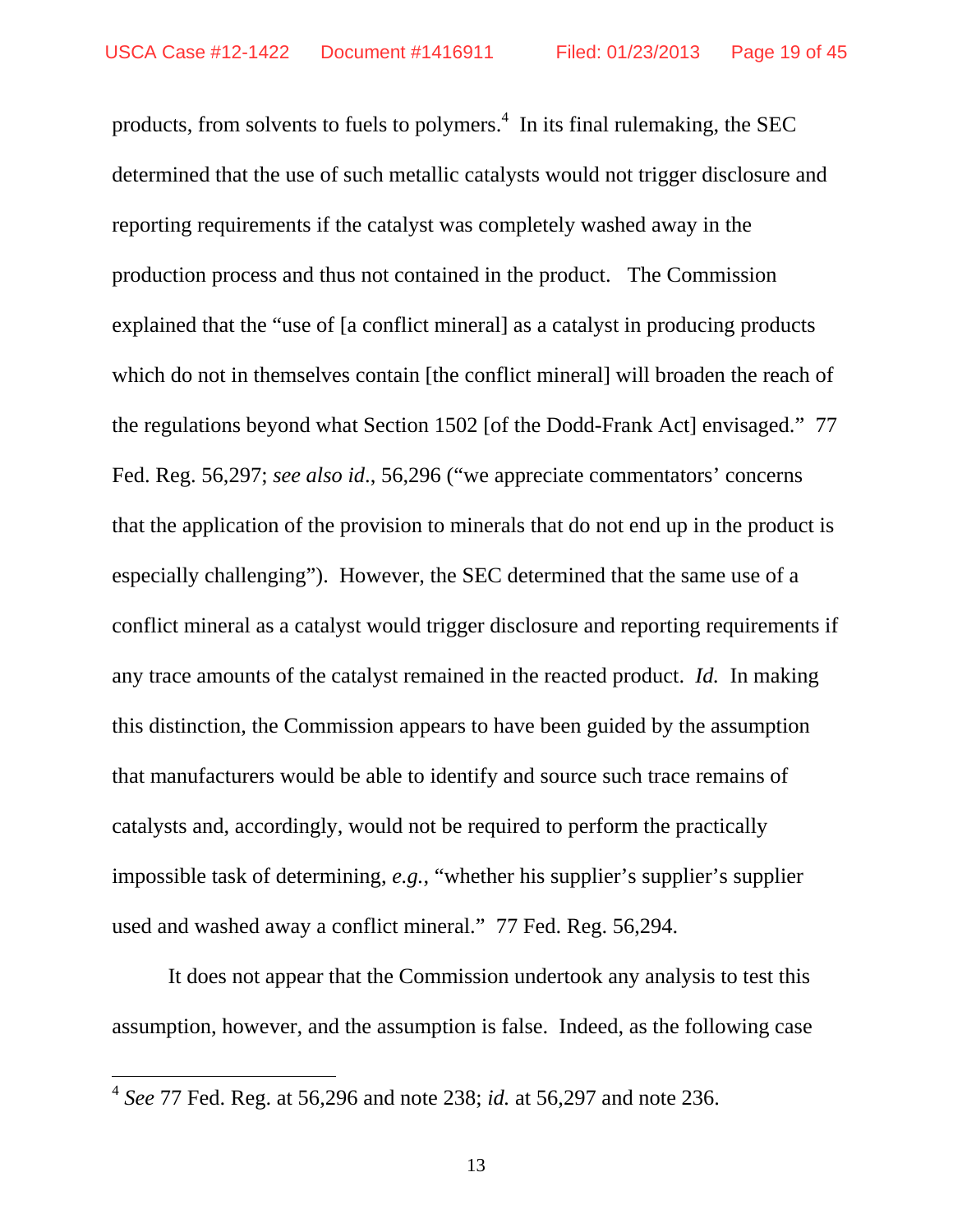studies show, the SEC's failure to adopt a *de minimis* exception for these metals – whether used as catalysts, additives, or both – substantially increases the costs and scope of the Conflict Minerals Rule.

### 1. Case Study 1: Use of Tin Catalysts to Chemically React With and Aid in the Production of Other Products.

Consider the situation that confronts a typical coatings manufacturer under the SEC rule. *See generally* Pet's. Br., ADD-113. In producing a given paint, coating, or sealant, the manufacturer may use a variety of materials, such as polymers, which in turn may use a potential conflict mineral, such as a tin catalyst, in their own manufacturing processes. However, the coatings manufacturer has no meaningful way to determine whether the catalysts were washed away in the production process or remain in trace amounts. Coatings manufacturers generally rely on Material Safety Data Sheets ("MSDS") to identify the ingredients in such materials, but MSDS reporting requirements include *de minimis* triggers (*e.g.*, one percent for hazardous substances, *see* 40 C.F.R. § 370.14(c)) that far exceed any potential trace remains of a catalyst. While extensive and costly laboratory testing, such as atomic absorption analysis, could theoretically be used to identify trace amounts of tin in a product, making such testing part of the normal coatings manufacturing process would be prohibitively expensive and would, in any event, be unable to show whether the tin is in a form even covered by the rule – for example, how or when the tin was introduced into the product (*e.g.*, as a catalyst, a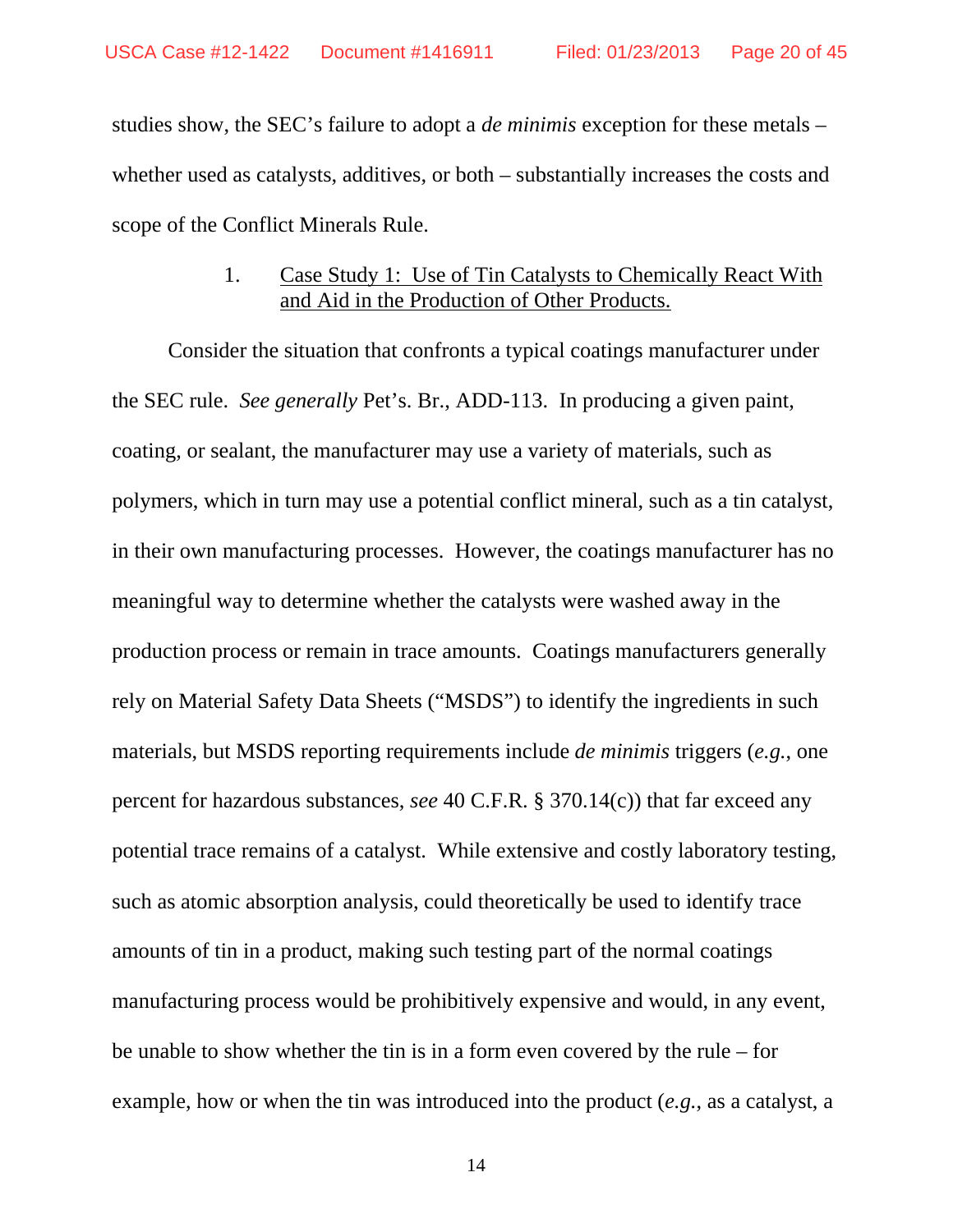contaminant, or a naturally-occurring element in other mined materials used in the product) or from where the tin was mined. Accordingly, the SEC Rule could be read to require the coatings manufacturer to go down the very same supplier-tosupplier-to-supplier audit trail for the use of catalysts that the Commission recognized was beyond the scope of the Congressional statute.

The task facing our hypothetical coatings manufacturer would be monumental. For any given paint, coating or sealant, a manufacturer might use a half-dozen or more materials which may have employed catalysts in the production process. The manufacturer will often have at least two approved suppliers for each of these materials (to ensure a secure supply chain and competitive pricing), some of whom might be distributors who do not manufacture the material themselves but obtain it from yet another party. The original manufacturers of these materials, themselves, may, in turn, make their products from other materials that were produced with catalysts, adding yet another link in the supply chain. And each of these suppliers and suppliers' suppliers may have limited knowledge of whether trace amounts of catalysts remain in their products (which again could be at ppm levels, well below any MSDS reporting threshold), and may have obtained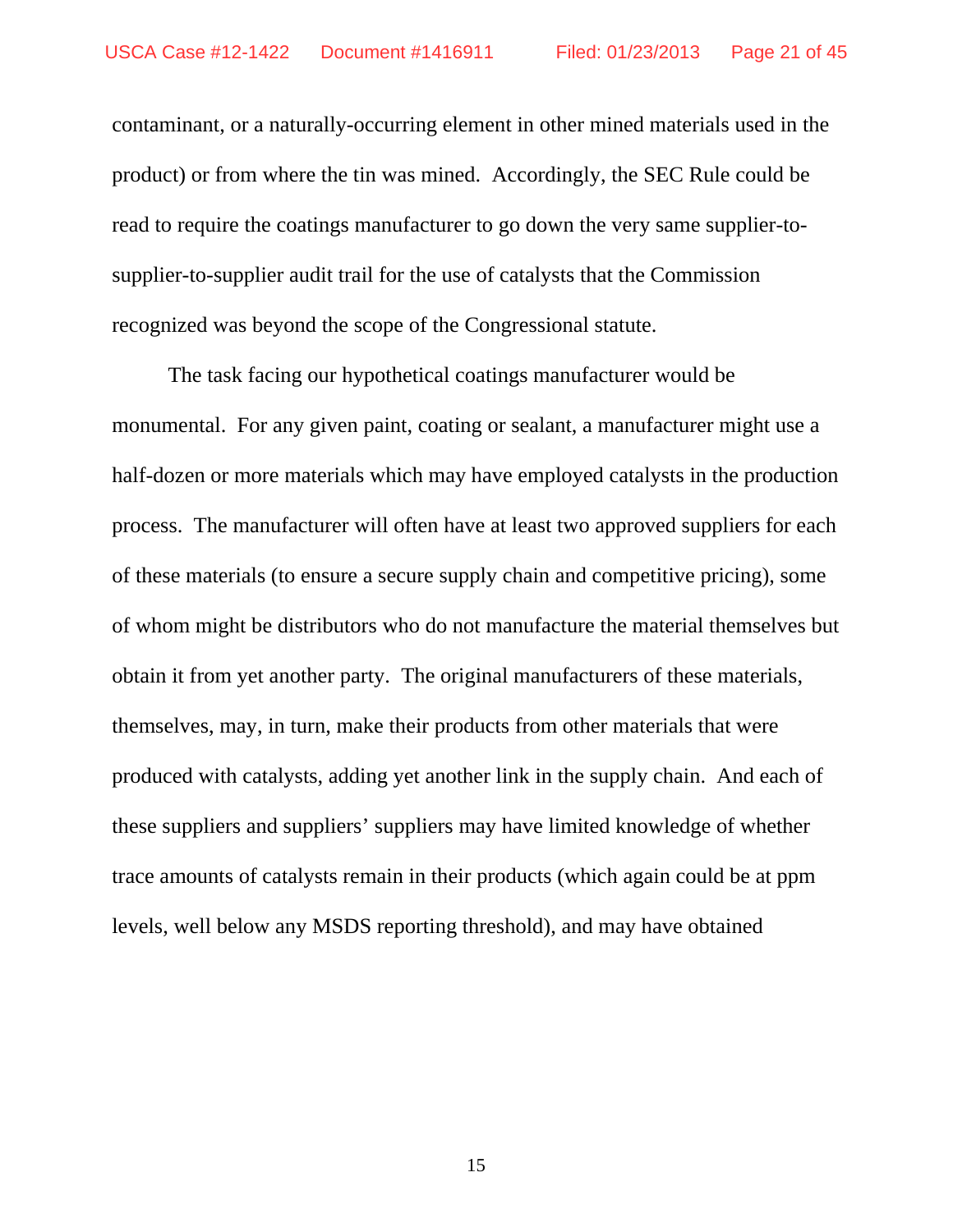catalysts for their production processes from a variety of different suppliers (including intermediary distributors and catalyst manufacturers).5

While the catalyst manufacturers would know which metals, including tin, are used in their product, the sources of the tin (distributors or smelters) would be considered confidential business information, and accordingly not readily available. Moreover, the catalyst manufacturers may not have any first hand knowledge of the original mining source of the tin metal (only 1.5% of the world's tin is now mined in the  $Congo<sup>6</sup>$ ), and would thus need to inquire with the smelters (or intermediary distributors). Complicating matters further, this auditing process would need to be continually repeated and updated because coatings manufacturers will often contract with new suppliers based upon pricing considerations and will

 $\overline{a}$ 

<sup>&</sup>lt;sup>5</sup> To cite a specific example, polyurethane sealants are generally formulated from a mixture of a polyurethane pre-polymer, plasticizers, fillers, pigments, polyvinyl chloride ("PVC") powder, and additives. In addition to being used in the formulation of the final sealant product itself, tin catalysts may be used in the production of the polyurethane pre-polymer, the plasticizers, the PVC powder, and many of the additives. Moreover, the pre-polymer is produced through a reaction of polyol and isocyanate, each of which also may by manufactured with the use of a tin catalyst. In addition, the fillers and pigments will often contain mined materials such as calcium carbonate, china clay, or iron oxide, which may contain tin as a naturally occurring element.

<sup>6</sup> *See* Reuters, *Congo miners pin hopes on distance from rebel push* (Nov. 23, 2012), available at http://www.reuters.com/article/2012/11/23/us-congodemocratic-mining-idUSBRE8AM0N920121123.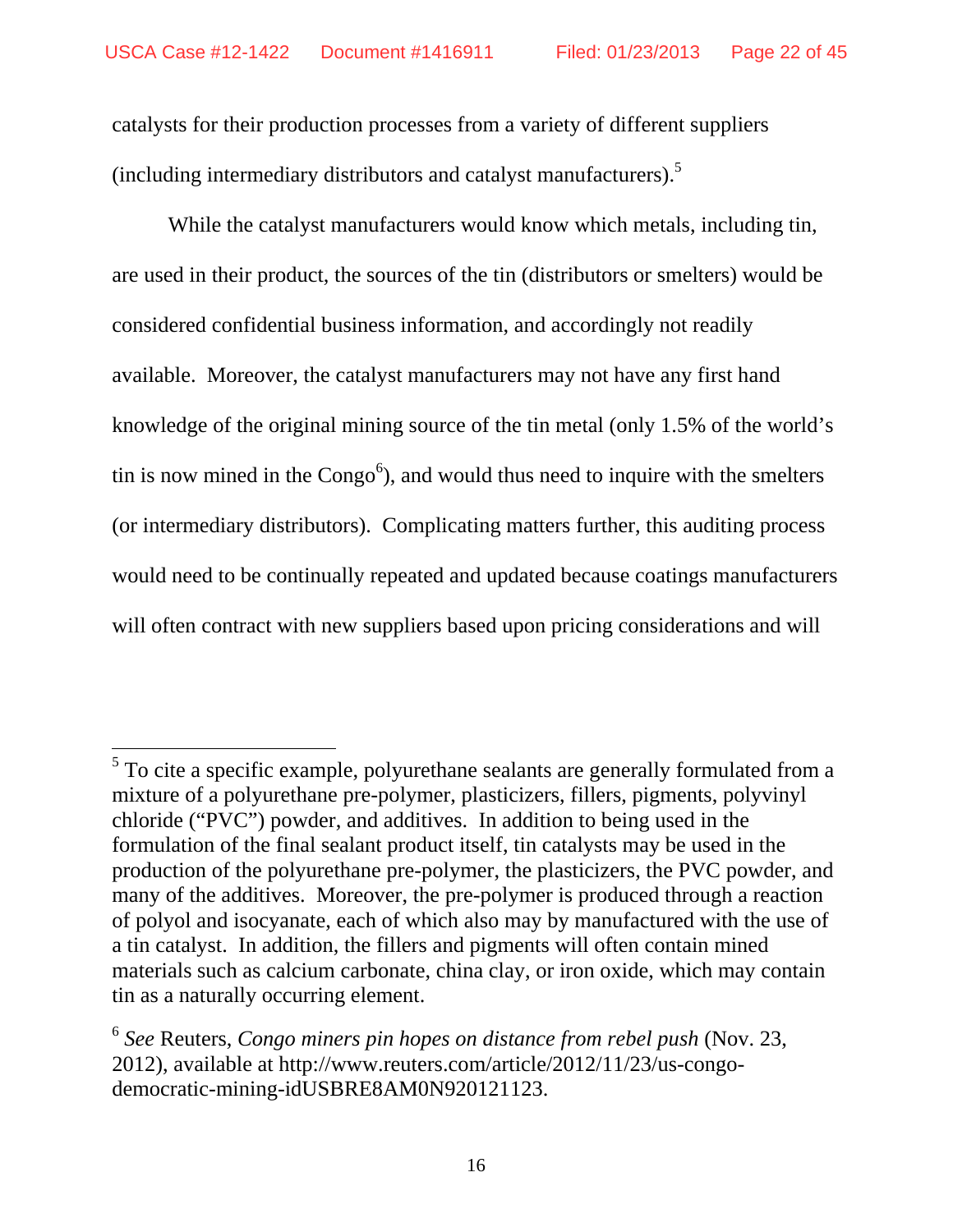frequently reformulate their products due to changes in raw material availability and product improvement.

The costs and burdens imposed by this auditing requirement are not limited to the audit process itself. Before a paint manufacturer, for example, can market a given formulation of a paint product, it needs to distribute the formulation to potential end-users so that they can assess the suitability of the paint for particular uses. For each new formulation, however, the paint manufacturer may need to hold off until they have completed a new audit for potential trace amounts of catalyst-derived conflict minerals. This requirement could add weeks or months of lead time to the marketing of new paint formulations, with significant adverse effects on the paint manufacturer's competiveness and ability to move quickly into new markets.

None of these economic factors was considered by the SEC.

2. Case Study 2: Widespread Use of Metals in the Production of Plastic Resins and Other Chemical Products.

Metals also are used as catalysts and additives to produce plastic resins and other chemicals that are components of countless downstream products. Resins are created by taking smaller, identical chemical molecules (called monomers) and linking them repeatedly to form larger molecules (called polymers). Catalysts help with these chemical reactions, while other additives may be necessary for the production and processing of the resin. These resins are then used to produce raw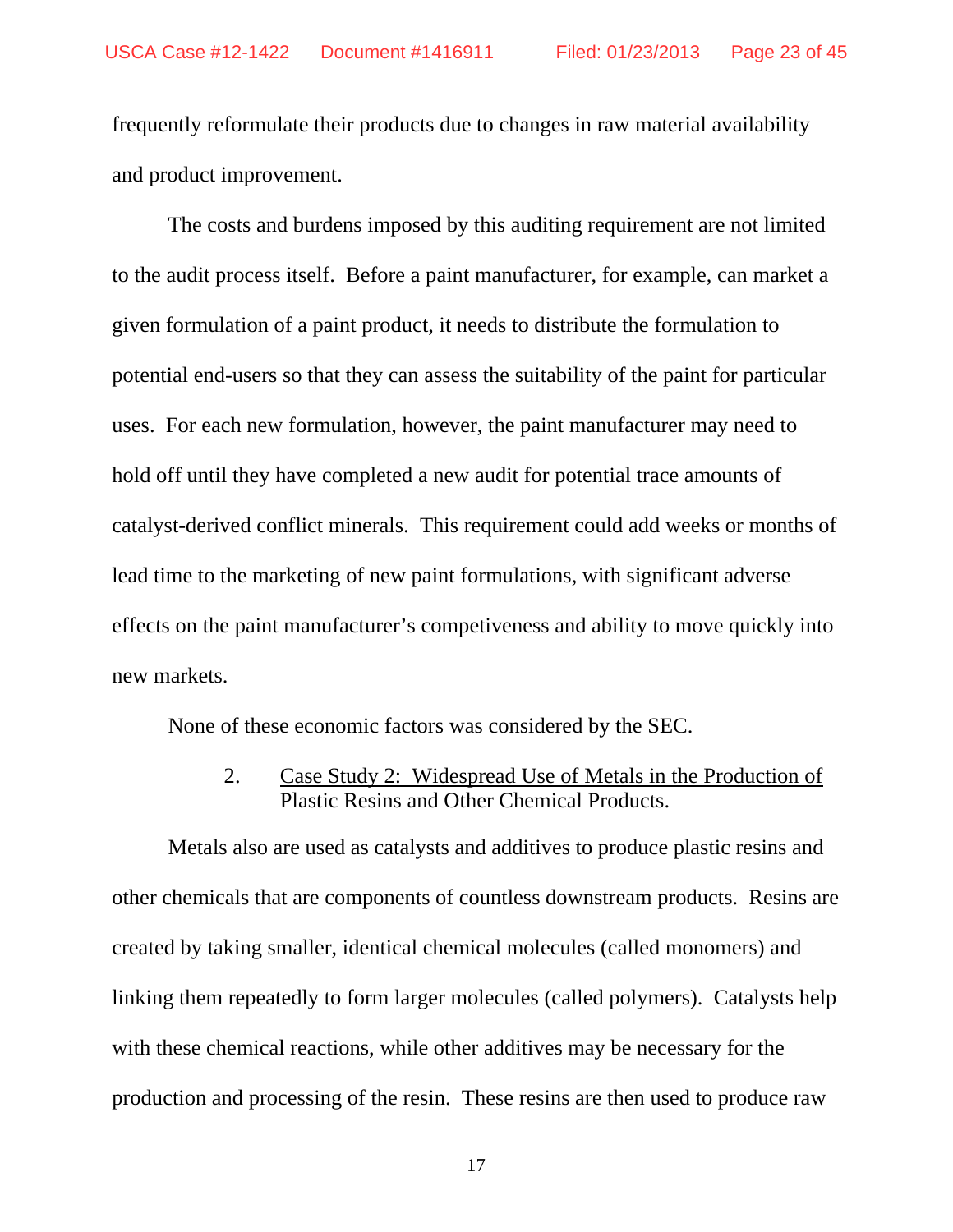materials like polyurethanes, vinyls, and polyesters that are seen in everyday items from plastic wrap to DVDs. Similarly, with respect to chemical intermediates, trace levels of metals facilitate necessary chemical reactions and give chemicals such as antimicrobials their active properties.

If the residual metals found in these raw materials are subject to the reporting requirements, the SEC rule could touch virtually every corner of the U.S. consumer market. In 2011, for example, the plastics industry generated \$380 billion in shipments. *See* Society of the Plastics Industry, Size and Impact of the Plastics Industry on the U.S. Economy at S-3 (2012), available at http://www.plasticsindustry.org/AboutPlastics/content.cfm?ItemNumber=8251. That number jumps to \$465 billion when upstream suppliers are included. *Id.* Just one industry group within the plastics industry – known as the plastic products sector (NAICS code 3261) – which processes resins into intermediate or final products (*e.g.*, molds) was the seventh largest U.S. manufacturing industry in 2010 in terms of shipments. *Id.* Moreover, the 240 company members of *amicus* CPSA, who are engaged in the manufacturing of selected end use consumer products (*e.g.*, antimicrobials, cleaning products, air fresheners, soap detergents, lubricants), have annual sales of over \$80 billion in the U.S. *See* CPSA website at

http://www.cspa.org/about-us/we-are-mission.html.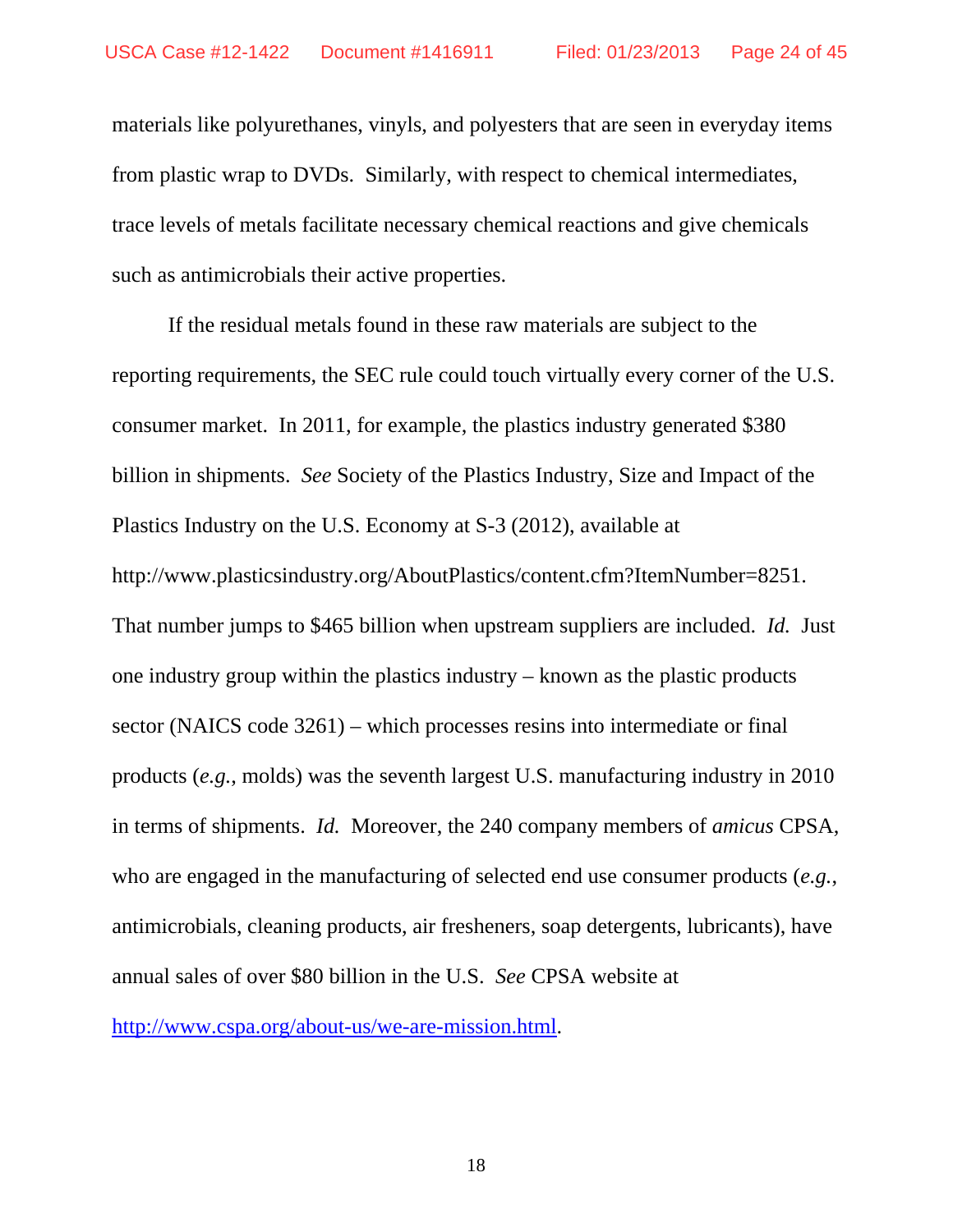While not every plastic or chemical intermediate will contain a conflict mineral, a mere sampling of downstream products illustrates the potential breadth of the SEC rule in the absence of a *de minimis* exception. These products include housewares, lubricants, sealants, medical devices, food and drug packaging, printing inks, footwear, adhesives, films, blood bags, pipe, siding, flooring, windows, personal clothing, draperies, insulation, durable fibers, pesticides, cleaning products, and automobile parts.

Companies that make the raw materials for these finished products could face tremendous regulatory burdens similar to those seen in our hypothetical coatings manufacturer. Take, for example, a polyvinyl chloride ("PVC") producer. Looking upstream, the manufacturer could have to investigate the companies that are supplying the catalysts and additives used to make the PVC. Even for a single PVC manufacturer, this could involve not only multiple suppliers, but also a number of intermediaries. Moving downstream, the PVC manufacturer could receive numerous inquiries from companies who use the raw material, including converters who transform the bulk PVC into usable form (*e.g.*, piping), the finished product manufacturers, and, once again, any intermediaries involved in those parts of the supply chain. And this example does not even include the mining companies, traders, exporters, and smelters and refiners who sell and distribute the raw metal in the first place.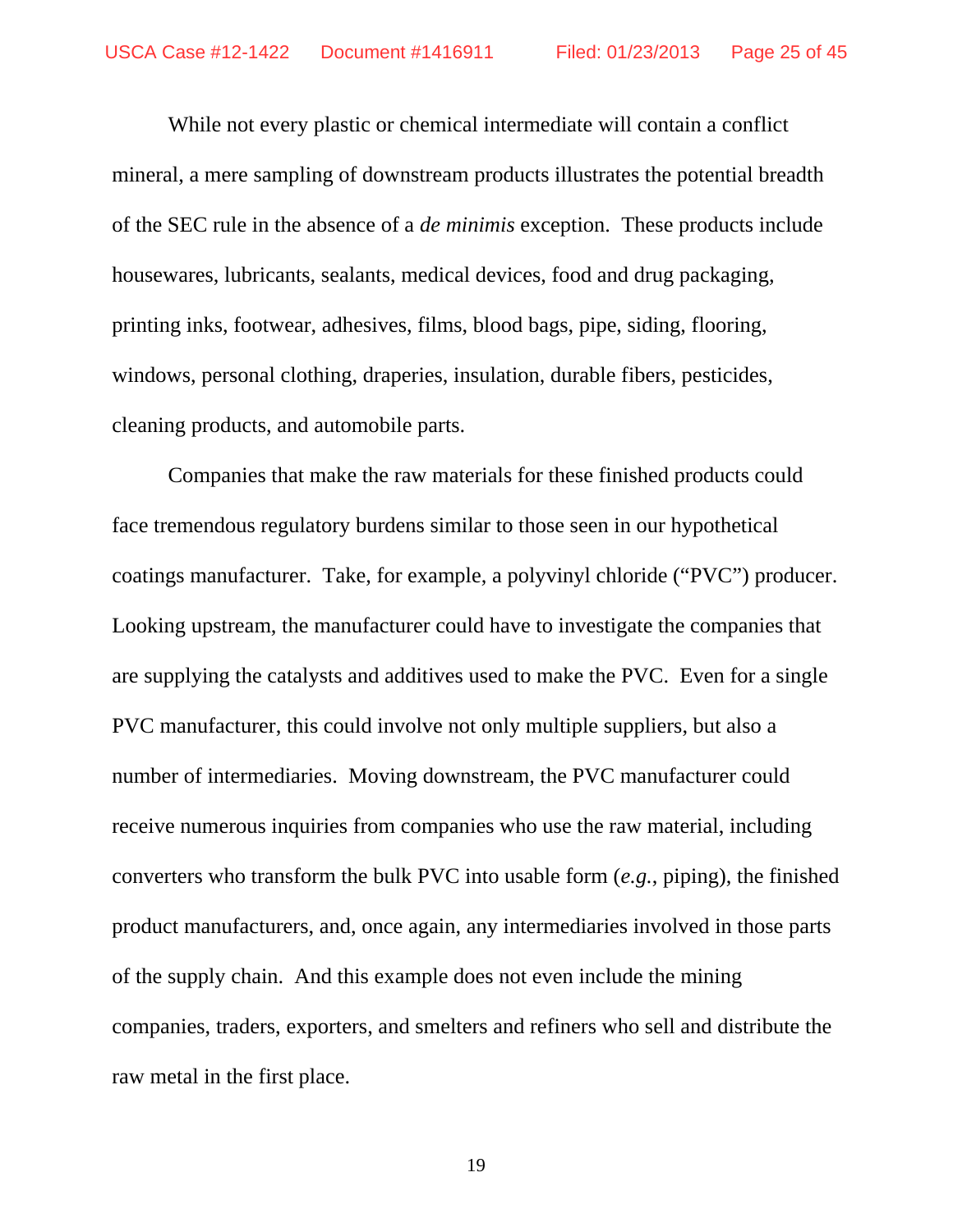# 3. Case Study 3: Additional Supply Chain Issues Involving Packaging Made From Catalysts and Additives

As demonstrated by the previous case studies, the fact that catalysts and additives are used early in the manufacturing process means that multiple companies throughout the supply chain will need to determine whether their products do, or do not, contain a conflict mineral. Even if the manufacturer finds that there are no conflict minerals present, reaching that conclusion without a *de minimis* level exception will necessitate extensive supply chain inquiries.

This problem is further amplified because the SEC rule also could be read to include a product's packaging. Thus, products that would clearly fall outside the scope of the rule – such as food, beverages, or wooden children's toys – now may be considered because packaging is necessary to bring them to market. As a result, yet more levels of investigation are brought into the mix, targeted to materials that, at most, contain catalysts or additives in ppm levels and thus are not likely to affect trade in conflict minerals. To illustrate this point, we provide several examples from the world of food packaging.

Our first example involves a food company who markets potato chips in plastic packaging, such as the typical plastic bag seen in the grocery store or vending machine. The plastic bag actually is a multi-layer film, comprised of different layers, each of which may be bound together with an adhesive. Each layer is composed of a different type of plastic. Each plastic layer is made with a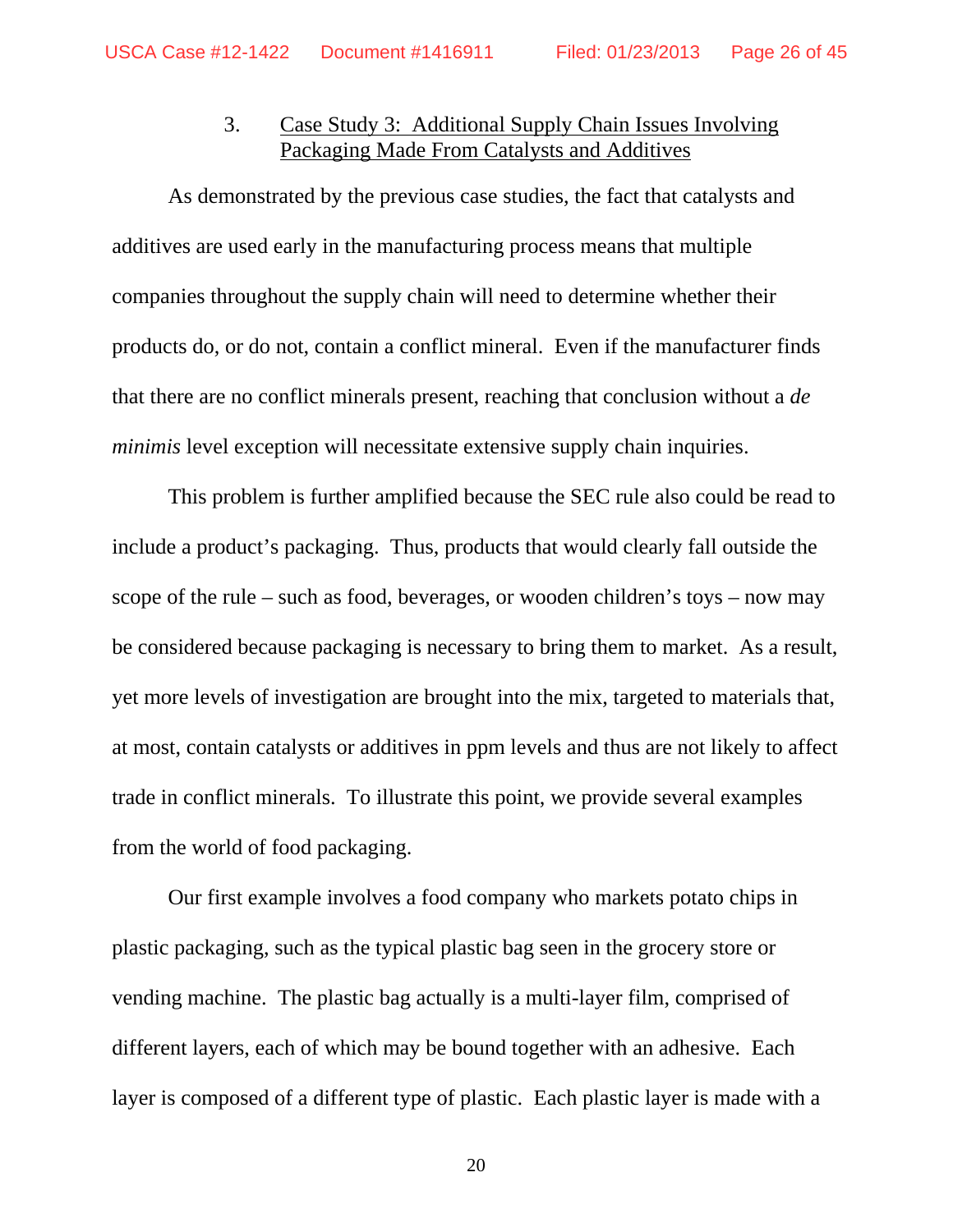resin and a variety of additives that give the plastic its technical properties, such as providing structural integrity and preserving freshness. Each resin itself is manufactured using a number of additives. Furthermore, each adhesive is a product manufactured with a resin and additives. What the film layers, adhesives, resins, and the additives are made of is all confidential trade secret information, which is stringently protected by the companies.

Despite the extremely low use levels, the SEC rule would require the food company to conduct a country-of-origin inquiry regarding components of its supplier's plastic bag that may or may not contain conflict minerals. Because the SEC has determined that the use of a conflict mineral necessary to the manufacture of an upstream product is necessary to every downstream good manufactured using that product, the resin producer that makes the bulk pellets, the manufacturer who transforms the pellets into a film, the manufacturer of the adhesives, the manufacturer that prints and sells the bag to the food company, and the food company itself, will all need to conduct a supply chain investigation and, for the SEC filers, submit a report.

Our second example involves a food manufacturer who markets a canned food item, such as soup or canned vegetables. The supply chain for these products typically involves: a supplier who provides cans to the food company that have an internal protective coating; a coatings manufacturer who works with the can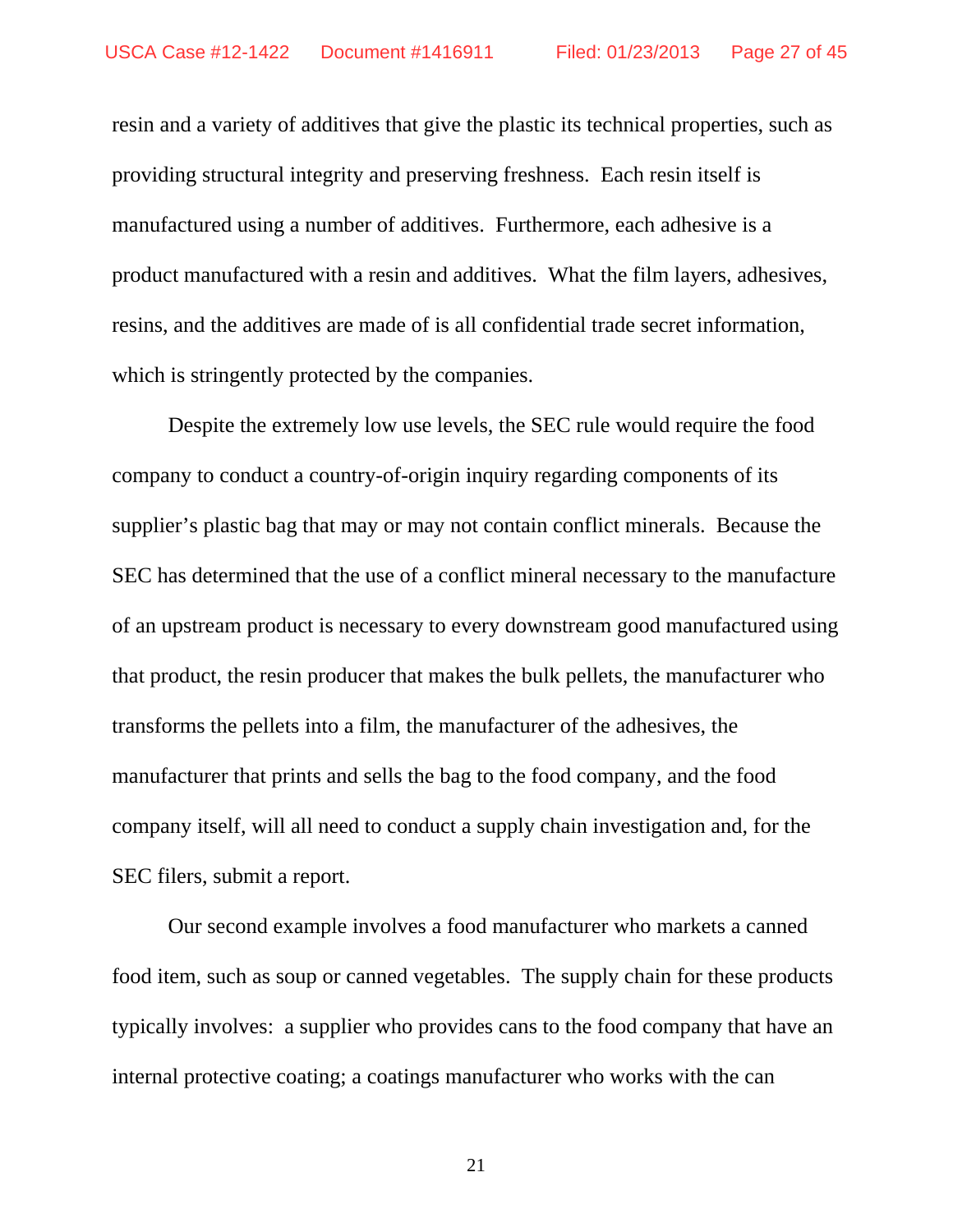supplier; and, because a typical food coating may have numerous components, the manufacturers of those components who supply the coatings company.

Food companies use many different coatings based on the type of food that will be packaged in the can, the size of the can, and the anticipated temperatures that the can will experience during processing to preserve its contents. Accordingly, inquiries must be made to the suppliers of those materials as well, and any of their suppliers. Indeed, the variety of coatings necessary for many types of food (*e.g.*, fruits and vegetables, meats and fish, soda and beer, and infant formula) will require extensive investigation by the food company. The SEC did not anticipate that this type of product would be brought within the scope of the conflict minerals reporting requirement and, unintentionally, has placed a tremendous burden on industry with little benefit to the humanitarian goals of the Conflict Minerals Rule.

B. Case Study 4: Imposition of Reporting Requirements on Non-Manufacturers

Section 1502 of the Dodd-Frank Act imposes reporting requirements only on issuers that themselves manufacture products containing conflict minerals. *See* 15 U.S.C. § 78m(p)(2)(B) (issuers subject to reporting requirements only if "conflict minerals are necessary to the functionality or production of a product *manufactured by such person*") (emphasis added); *see also* 77 Fed. Reg. 56,291 (acknowledging commentators' assertion that "the statute does not include an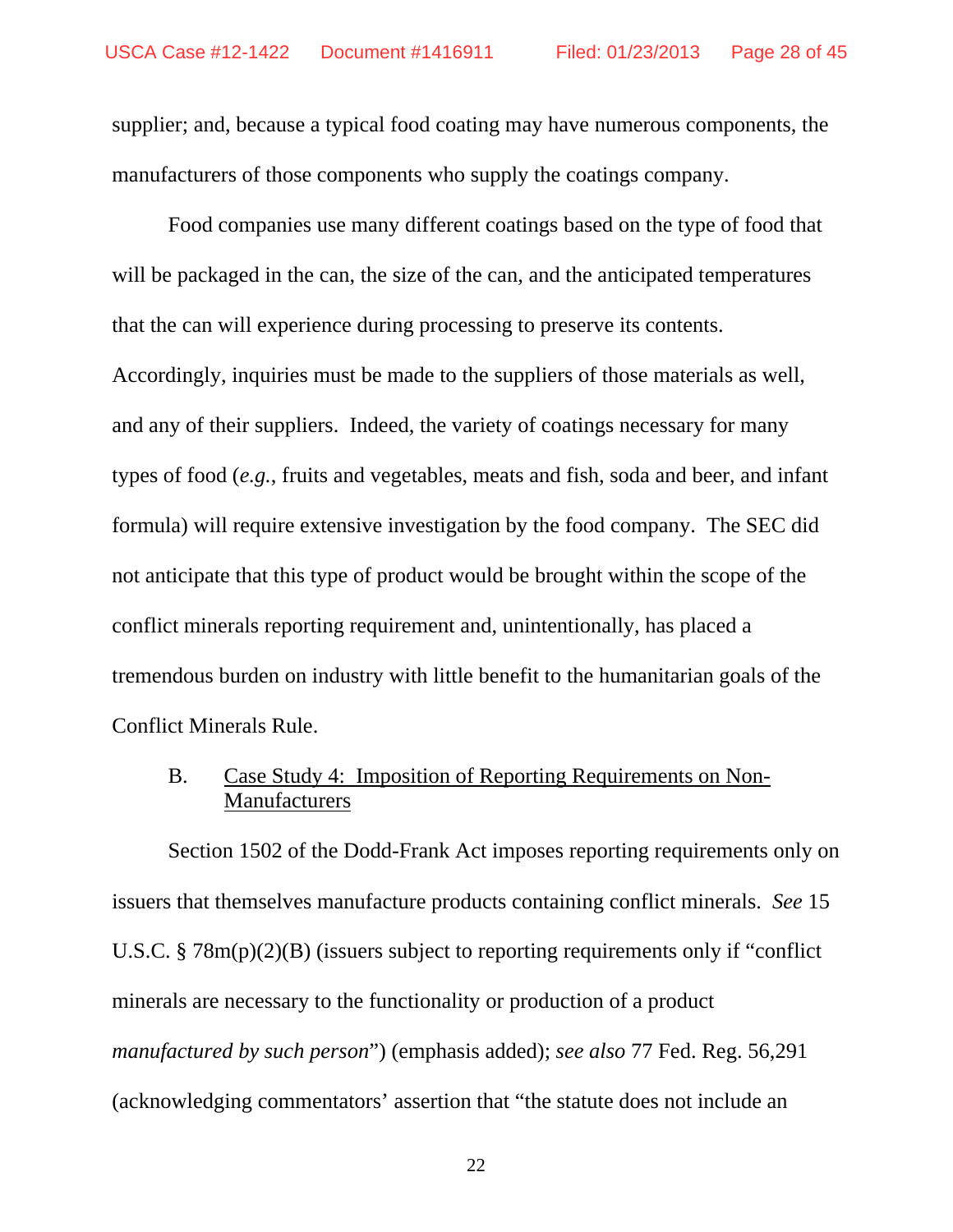issuer that contracts to manufacture its products and that the sole intent behind including the phrase in the provision was to keep manufacturers from intentionally evading reporting requirements by contracting the manufacturing of their products to third parties").

Nonetheless, in constructing its Conflict Minerals Rule, the Commission expanded the scope of the statutory reporting requirement beyond the definition Congress drafted. In so doing, it swept in a broad group of non-manufacturing issuers, including retailers, who enter into contracts with third parties to manufacture products for sale by the issuer, even if the issuer does not specify the use of conflict minerals in such products or, indeed, have any knowledge whether conflict minerals would be contained in, or necessary to the functionality or production of the product in the ordinary course. *See* 77 Fed. Reg. 56,292 (rejecting suggestion that rule would apply "only to issuers that explicitly specify that conflict minerals be included in their products"). The Commission's departure from the plain language and intent of the Congressional statute is arbitrary and capricious. *See Motor Vehicle Mfrs. Assn. v. State Farm Auto. Ins. Co.*, 463 U.S. 29, 43 (1983) ("Normally, an agency rule would be arbitrary and capricious if the agency has relied on factors which Congress had not intended it to consider …").

The Commission's extension of the Conflict Minerals Rule to nonmanufacturing retailers ignores the different position that retailers hold with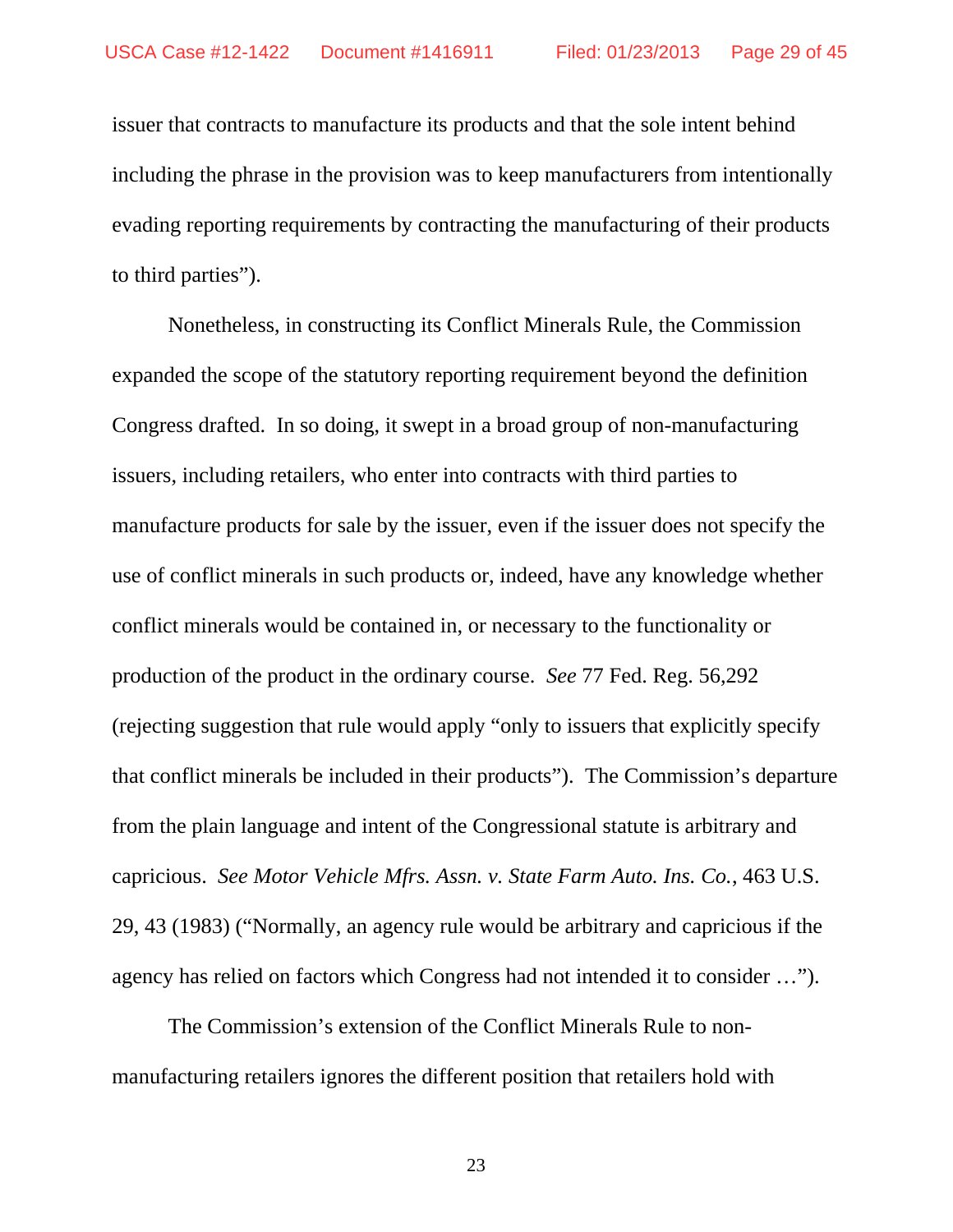respect to products they contract to sell. Unlike many manufacturers, retailers sell a diverse array of wholly unrelated products, in some cases tens of thousands of separate product stock keeping units ("SKUs"). Retailers sometimes re-label products in order to offer a distinguishable or more favorably-priced good, which in the retail industry are known as private-label goods. For general merchandise retailers, such goods may constitute scores or even hundreds of items among the many thousands of individual products available for sale in a large store.<sup>7</sup>

Moreover, retail issuers inherently have less knowledge about the manufacturing process than those who actually manufacture the products. While the Conflict Minerals Rule provides that an issuer must exercise some degree of influence over the manufacture of the contracted product, it clearly encompasses arrangements in which the issuer will not have any direct knowledge of or involvement in the manufacturing process. As the SEC cautions:

> [A]n issuer with generic products that include its brand name or a separate brand name and that has involvement

 $\overline{a}$ 

 $<sup>7</sup>$  As an example of this practice, a general merchandise retailer may sell Chino</sup> trousers manufactured by several apparel brand companies. It may decide to request the manufacturers also put the retailer's brand on certain trousers and specify the cloth, cut, and color. Under no reasonable interpretation should that action convert the retailer into a manufacturer of trousers. Indeed, in this scenario, the retailer may have made no specifications or have any knowledge as to the zipper or any snaps that were included by the manufacturer that may contain minute quantities of tin. Yet, the SEC rule would treat this retailer as a manufacturer.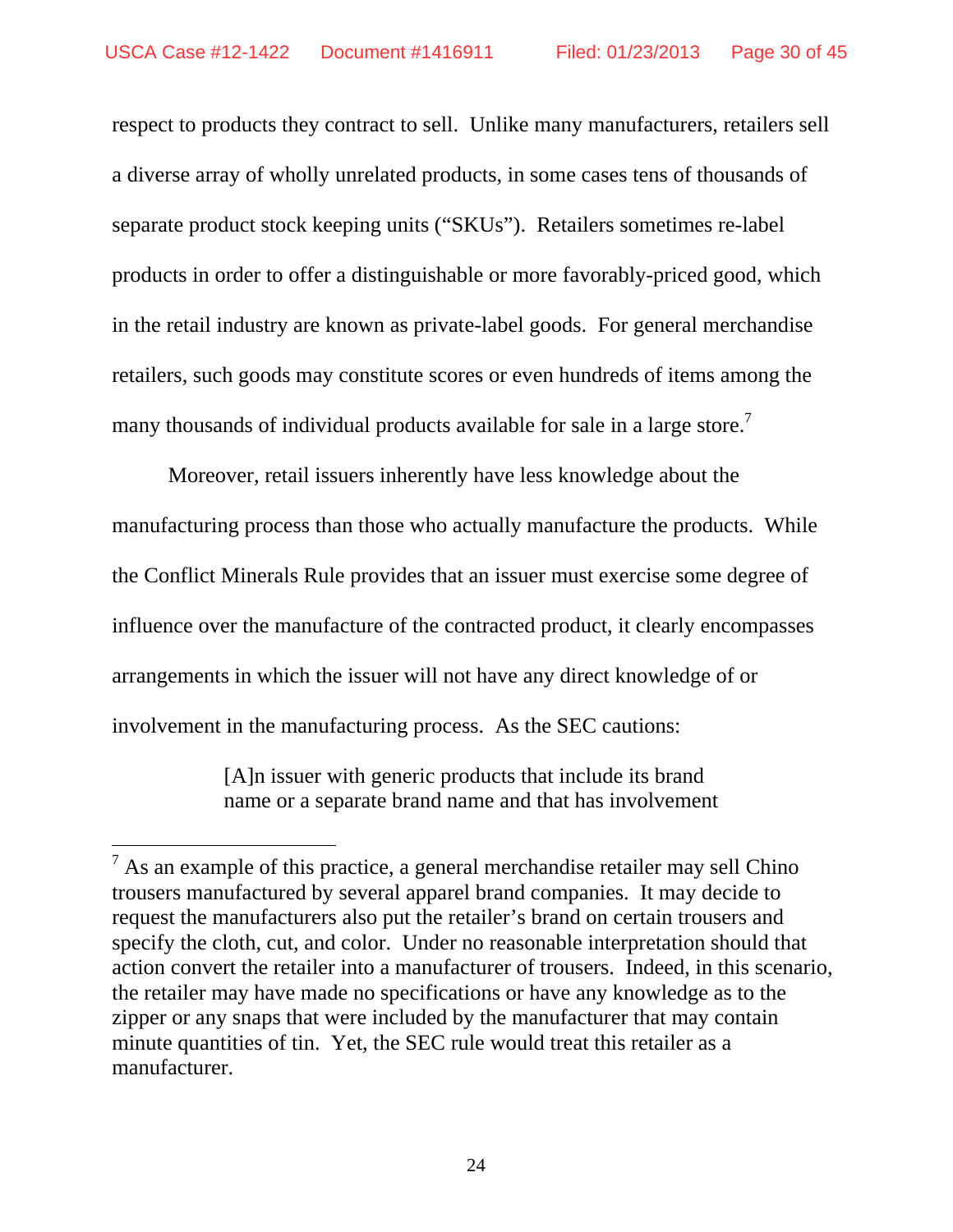in the product's manufacture beyond only including such brand name would need to consider all of the facts and circumstances in determining whether its influence reaches such a degree so as to be considered contracting to manufacture that product.

77 Fed. Reg. 56,292. This challenge is compounded by the lack of any *de minimis*  exception and the ramifications of that separate SEC decision (as highlighted in the examples above). Further, one of the SEC Rule's enforcement mechanism – shareholder lawsuits – allows other individuals to second-guess good faith determinations made by retailers attempting to comply with the Rule's vaguelydefined standard, dramatically increasing the potential financial impact on retailers who previously could have no basis to believe that their sale of private-label goods would somehow transform them in the SEC's eyes into product manufacturers.

The potential economic impact of the Commission's "contract to manufacture" decision is dramatic. In 2011, retail trade constituted 6.1% of U.S. GDP. *See* U.S. Department of Commerce, Bureau of Economic Analysis, *Annual Industry Accounts: Advance Statistics on GDP by Industry for 2011*, at 12 (May 2012), *available at* 

http://www.bea.gov/scb/pdf/2012/05%20May/0512\_industry.pdf. Each publiclyheld issuer in the retail trade sector will need to review its complete private label product line to identify all products that could fall within the scope of the Commission's excessively broad interpretation of reporting requirements. And the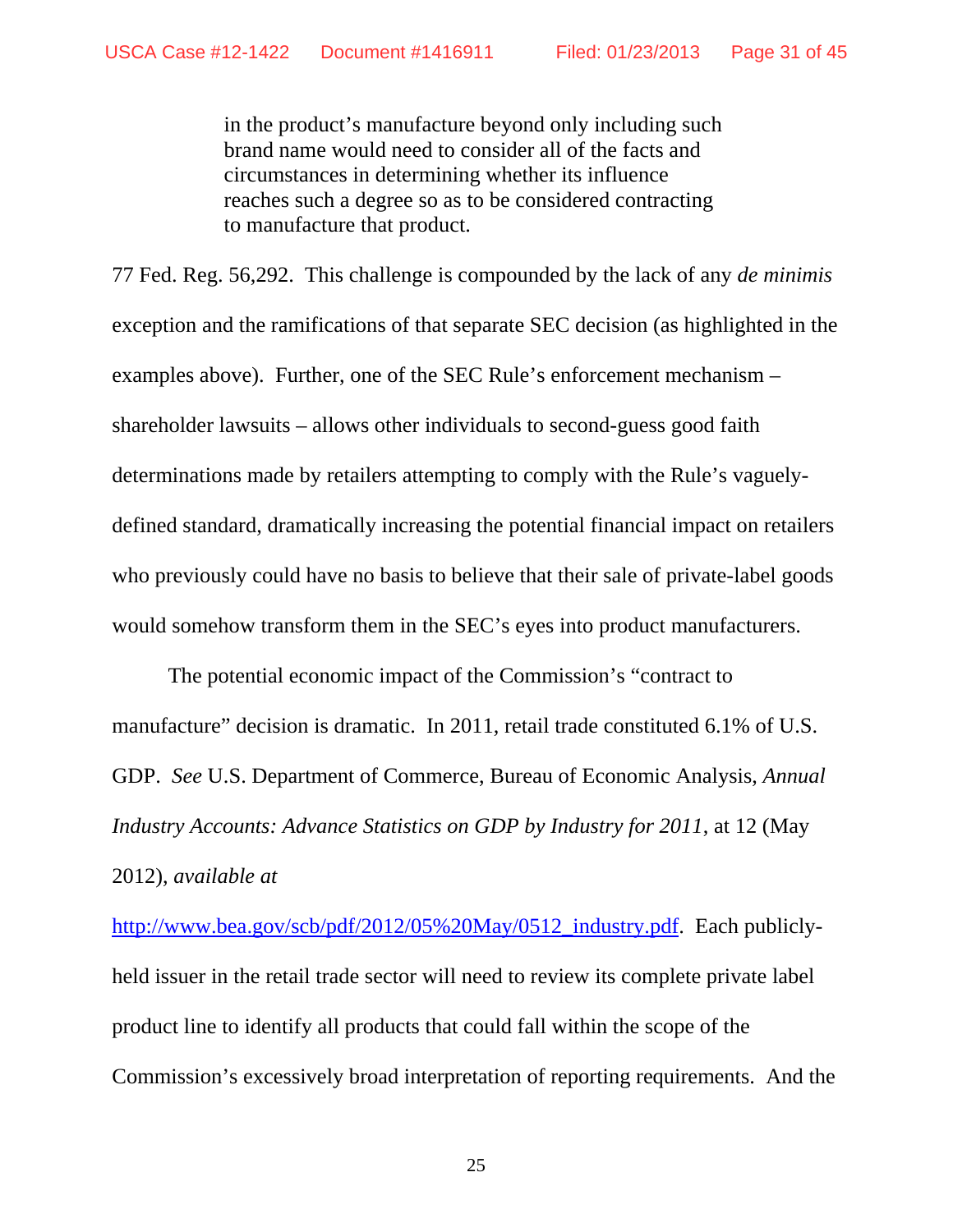further separation between such retailers and the manufacturing process will make each individual product review that much more onerous.

The Commission, by its own admission, undertook no economic analysis of the impact of its decision to include those who only "contract to manufacture" within the scope of issuers covered by the rulemaking. *See* 77 Fed. Reg. 56,342, 56345-46. It made no effort to determine the number of non-manufacturing entities that would be captured by its decision, nor did it make any assessment of the unique burdens that the reporting requirements would impose on retailers with broad product lines and no direct knowledge of manufacturing processes at issue. The Commission also failed to assess the extent to which imposing reporting requirements on non-manufacturing issuers would simply replicate information that was already being filed with the SEC by the manufacturers that actually make the finished products. The SEC's failure to "apprise itself of the economic consequences" of its contract to manufacture reporting provision highlights, yet again, the arbitrary and capricious nature of its Conflict Minerals Rulemaking process. *Business Roundtable*, 647 F.3d at 1148.

### **CONCLUSION**

 For the reasons set forth herein, *amici curiae* urge the Court to grant the Petition and set aside the Conflict Minerals Rule.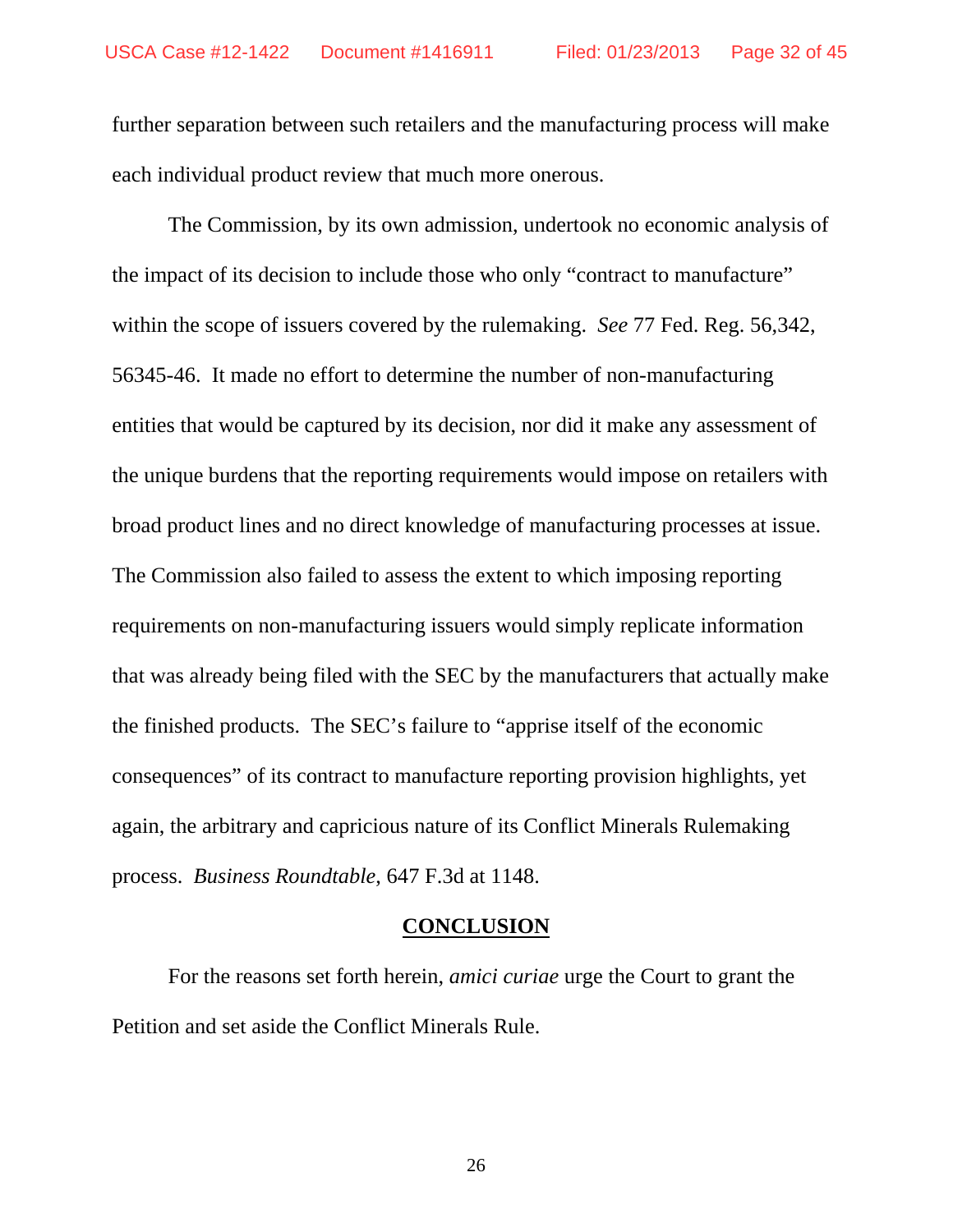Respectfully Submitted,

Eric P. Gotting (Bar No. 456406) KELLER AND HECKMAN LLP 1001 G Street, Suite 500 West Washington, DC 20001 (202) 434-4269

s/ Eric G. Lasker \_ Eric G. Lasker HOLLINGSWORTH LLP 1350 I Street, NW Washington, DC 20005-3305 (202) 898-5800

*Counsel for All Industry Amici* 

Date: January 23, 2013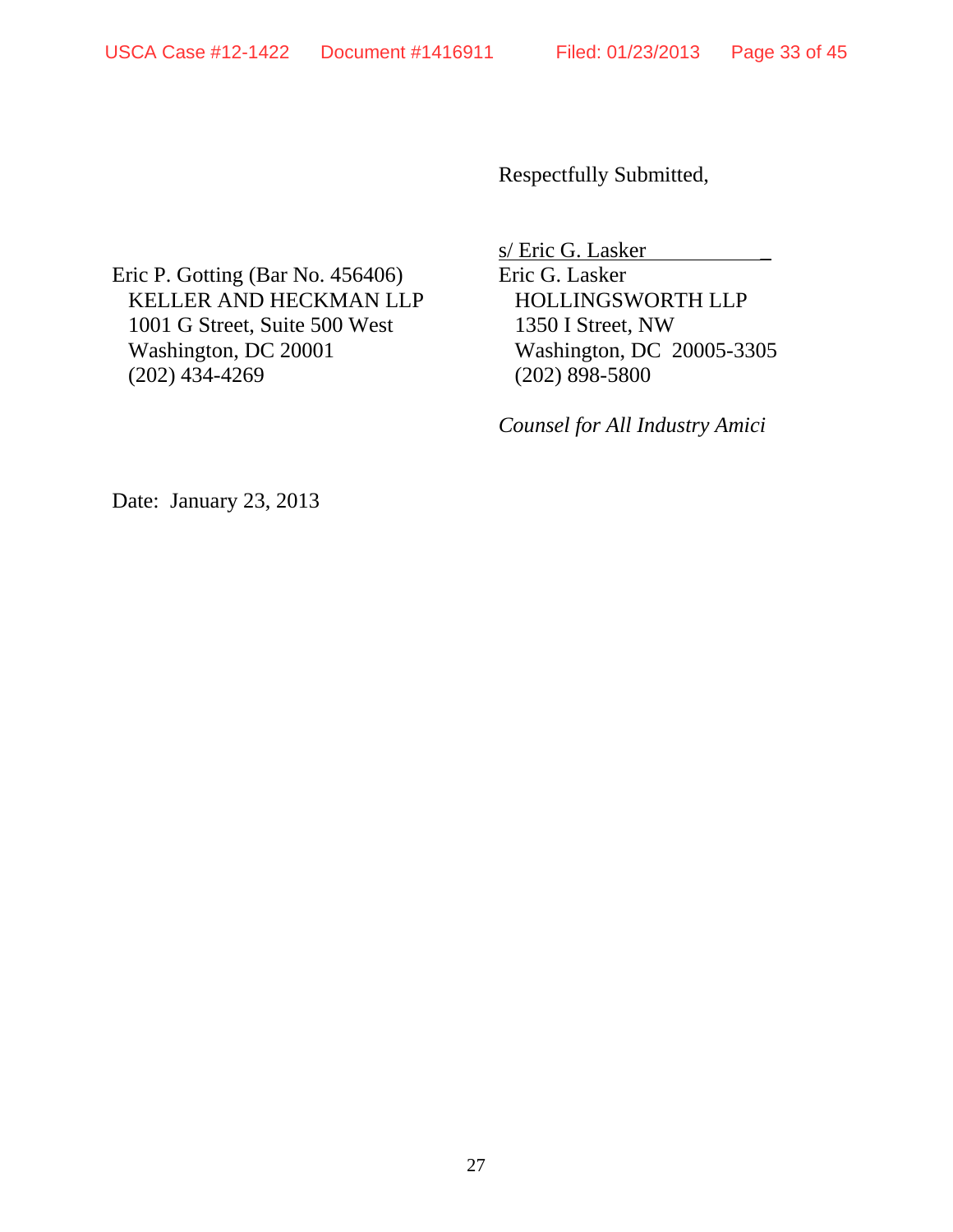### **CERTIFICATE OF COMPLIANCE**

I certify that this brief contains 6,520 words and therefore satisfies the typevolume limitation of Fed. R. App. P. 29(d).

 This amici brief has been joined by all of the industry groups supporting the Petitioners. I have been advised that there is a separate amici brief being submitted in support of Petitioners by a number of professors addressing conditions in the Republic of Congo. The issues addressed in this other amici brief are materially distinct from those addressed herein and, accordingly, consolidation of the two briefs is not feasible.

> s/ Eric G. Lasker Eric G. Lasker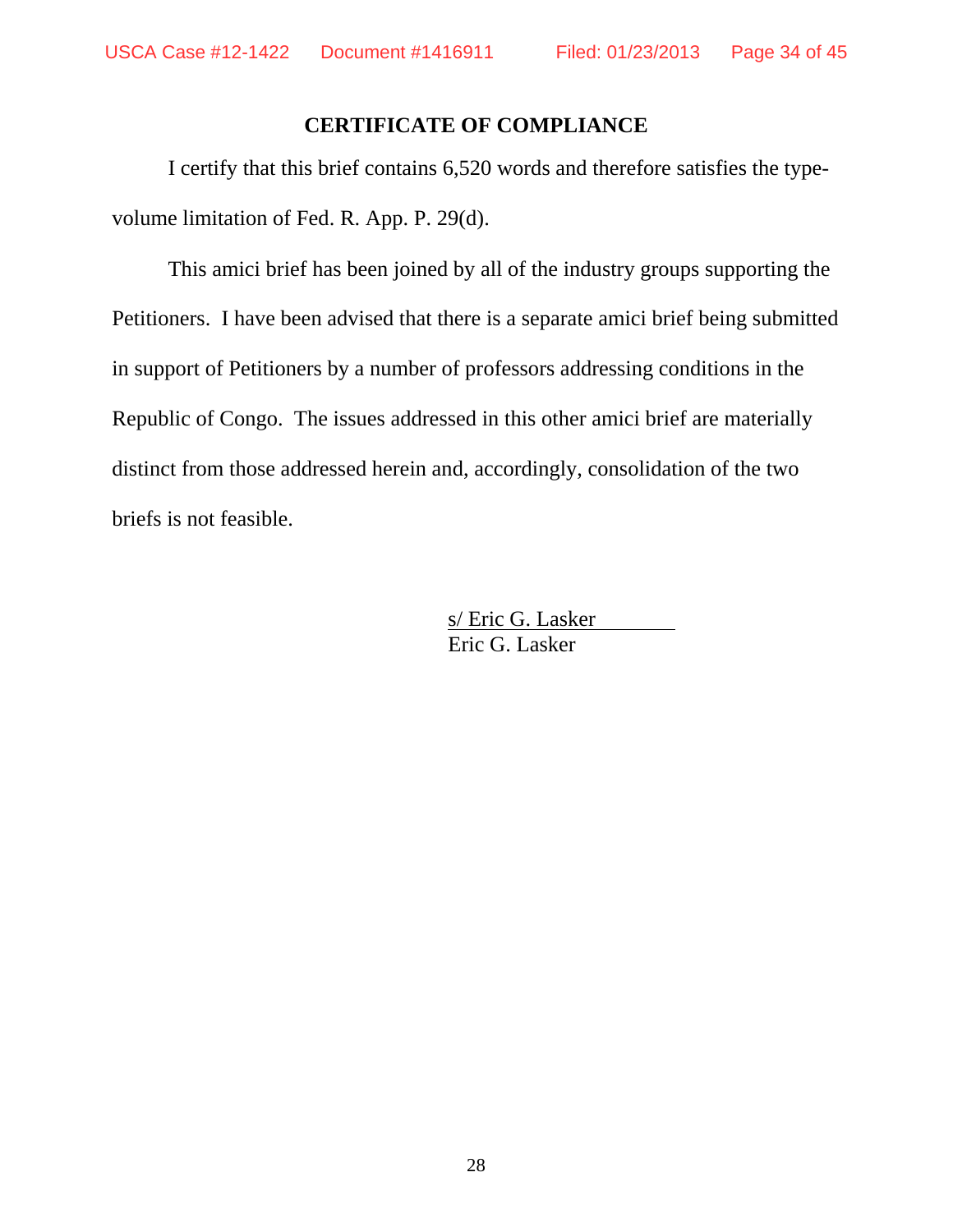### **CERTIFICATE OF SERVICE**

I hereby verify that on this 23rd day of January, 2013, I electronically filed the foregoing notice of intent to file amici brief with the Clerk on the Court using the CM/ECF System, which will send notice of such filing to all registered CM/ECF users.

 Pursuant to D.C. Circuit Rules 25 and 31, and the Court's Orders of November 27, 2012, five (5) paper copies of the foregoing brief and accompanying addenda will be hand delivered to the Clerk of the Court

> s/ Eric G. Lasker Eric G. Lasker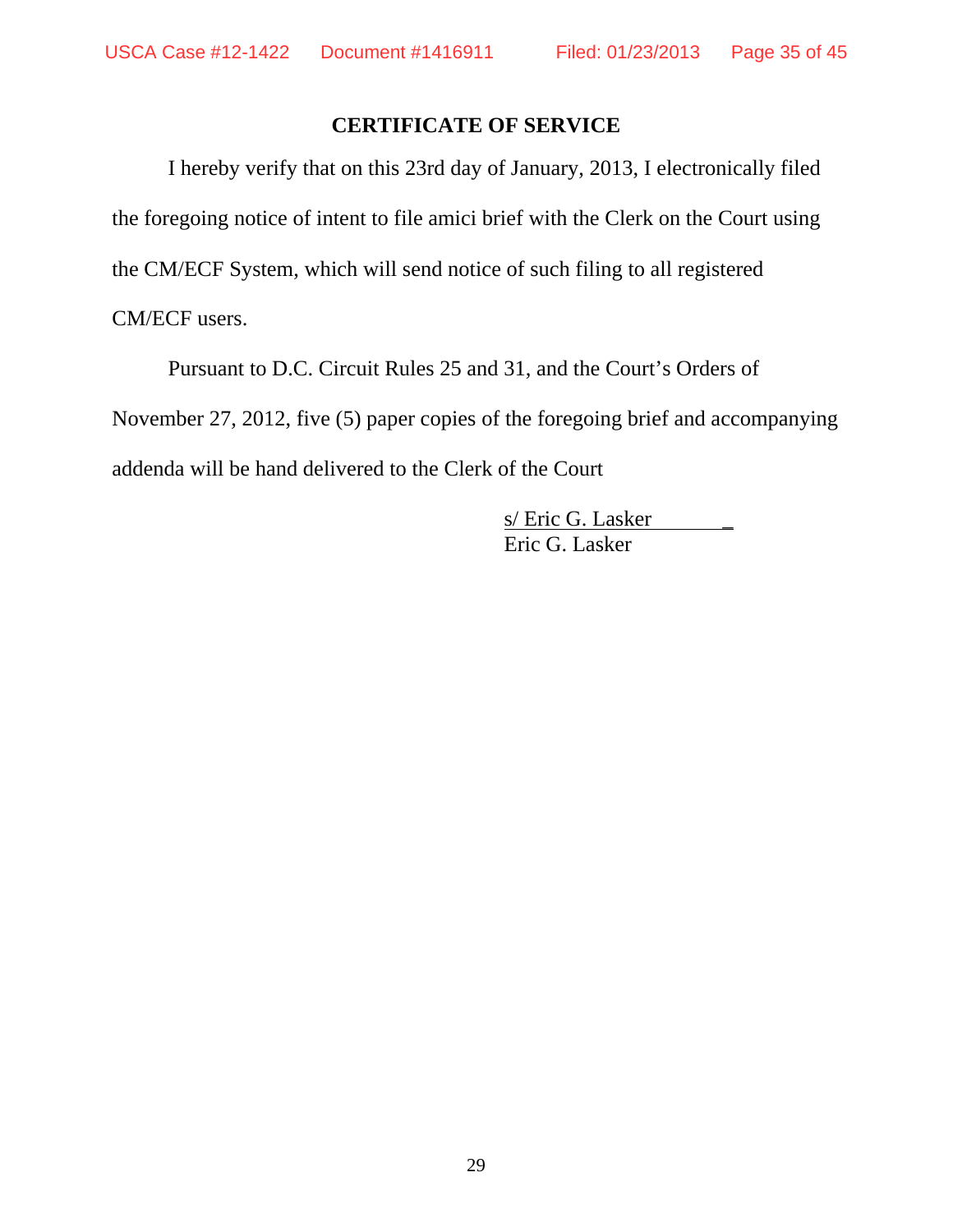# **ADDENDUM PURSUANT TO FED. R. APP. 28 AND CIRCUIT RULE 28(a)(7)**

Except for the following, all applicable statutes and regulations are

contained in the Brief for the Petitioners: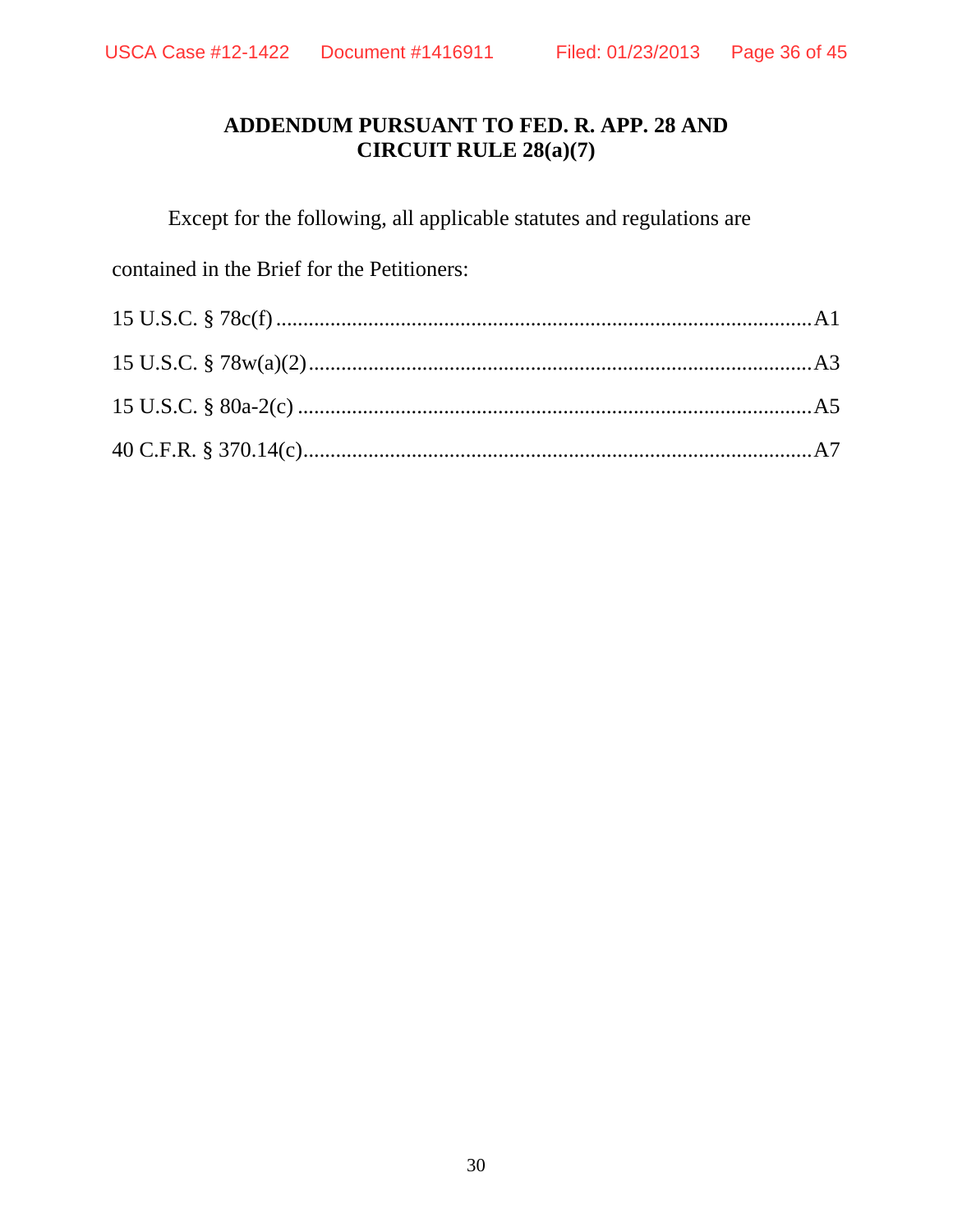15 U.S.C. § 78c(f)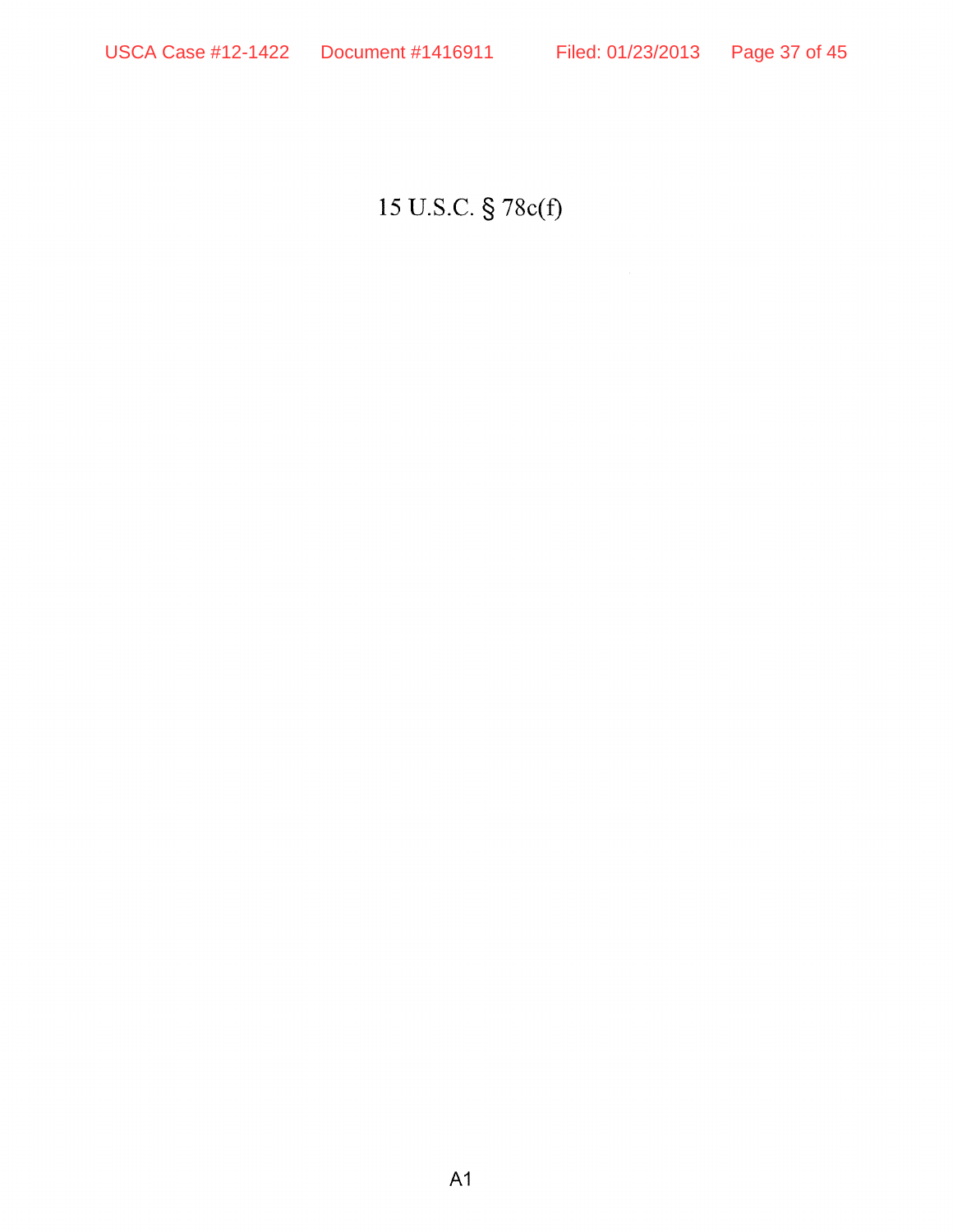$§78c$ 

Page 185

pany or a company controlled by the parent company, if none of the securities issued by the finance subsidiary are held by an entity that is not controlled by the parent company.

#### (b) Power to define technical, trade, accounting, and other terms

The Commission and the Board of Governors of the Federal Reserve System, as to matters within their respective jurisdictions, shall have power by rules and regulations to define technical, trade, accounting, and other terms used in this chapter, consistently with the provisions and purposes of this chapter.

#### (c) Application to governmental departments or agencies

No provision of this chapter shall apply to, or be deemed to include, any executive department or independent establishment of the United States, or any lending agency which is wholly owned, directly or indirectly, by the United States, or any officer, agent, or employee of any such department, establishment, or agency, acting in the course of his official duty as such, unless such provision makes specific reference to such department, establishment, or agency.

#### (d) Issuers of municipal securities

No issuer of municipal securities or officer or employee thereof acting in the course of his official duties as such shall be deemed to be a "broker", "dealer", or "municipal securities dealer" solely by reason of buying, selling, or effecting transactions in the issuer's securities.

#### (e) Charitable organizations

#### (1) Exemption

Notwithstanding any other provision of this chapter, but subject to paragraph (2) of this subsection, a charitable organization, as defined in section  $3(c)(10)(D)$  of the Investment Company Act of 1940 [15 U.S.C. 80a-3(c)(10)(D)], or any trustee, director, officer, employee, or volunteer of such a charitable organization acting within the scope of such person's employment or duties with such organization, shall not be deemed to be a "broker", "dealer", "municipal securities broker", "municipal securities dealer", "government securities broker", or "government securities dealer" for purposes of this chapter solely because such organization or person buys, holds, sells, or trades in securities for its own account in its capacity as trustee or administrator of, or otherwise on behalf of or for the account of-

(A) such a charitable organization;

(B) a fund that is excluded from the definition of an investment company under section  $3(c)(10)(B)$  of the Investment Company Act of 1940 [15 U.S.C. 80a-3(c)(10)(B)]; or

(C) a trust or other donative instrument described in section  $3(c)(10)(B)$  of the Investment Company Act of 1940 [15 U.S.C.  $80a-3(c)(10)(B)$ , or the settlors (or potential settlors) or beneficiaries of any such trust or other instrument.

#### (2) Limitation on compensation

The exemption provided under paragraph (1) shall not be available to any charitable organization, or any trustee, director, officer, employee, or volunteer of such a charitable organization, unless each person who, on or after 90 days after December 8, 1995, solicits donations on behalf of such charitable organization from any donor to a fund that is excluded from the definition of an investment company under section 3(c)(10)(B) of the Investment<br>Company Act of 1940 [15 U.S.C. 80a-3(c)(10)(B)], is either a volunteer or is engaged in the overall fund raising activities of a charitable organization and receives no commission or other special compensation based on the number or the value of donations collected for the fund.

#### (f) Consideration of promotion of efficiency, competition, and capital formation

Whenever pursuant to this chapter the Commission is engaged in rulemaking, or in the review of a rule of a self-regulatory organization, and is required to consider or determine whether an action is necessary or appropriate in the public interest, the Commission shall also consider, in addition to the protection of investors, whether the action will promote efficiency, competition, and capital formation.

### $(g)$  Church plans

No church plan described in section 414(e) of title 26, no person or entity eligible to establish and maintain such a plan under title 26, no company or account that is excluded from the definition of an investment company under section 3(c)(14) of the Investment Company Act of 1940  $[15 \text{ U.S.C. } 80a-3(c)(14)]$ , and no trustee, director, officer or employee of or volunteer for such plan, company, account, person, or entity, acting within the scope of that person's employment or activities with respect to such plan. shall be deemed to be a "broker", "dealer", "municipal securities broker", "municipal securities dealer", "government securities broker", "government securities dealer", "clearing agency", or "transfer agent" for purposes of this chapter-

(1) solely because such plan, company, person, or entity buys, holds, sells, trades in, or transfers securities or acts as an intermediary in making payments in connection with transactions in securities for its own account in its capacity as trustee or administrator of, or otherwise on behalf of, or for the account of, any church plan, company, or account that is excluded from the definition of an investment company under section  $3(c)(14)$  of the Investment Company Act of 1940 [15 U.S.C.  $80a-3(c)(14)$ ; and

(2) if no such person or entity receives a commission or other transaction-related sales compensation in connection with any activities conducted in reliance on the exemption provided by this subsection.

(June 6, 1934, ch. 404, title I, §3, 48 Stat. 882; Aug. 23, 1935, ch. 614, §203(a), 49 Stat. 704; Proc. No. 2695, eff. July 4, 1946, 11 F.R. 7517, 60 Stat. 1352; Pub. L. 86-70, §12(b), June 25, 1959, 73 Stat. 143; Pub. L. 86-624, §7(b), July 12, 1960, 74 Stat. 412; Pub. L. 88-467, §2, Aug. 20, 1964, 78 Stat. 565; Pub. L. 91-373, title IV, §401(b), Aug. 10, 1970, 84 Stat. 718; Pub. L. 91-547, §28(a), (b), Dec. 14, 1970, 84 Stat. 1435; Pub. L. 91-567, §6(b), Dec. 22, 1970, 84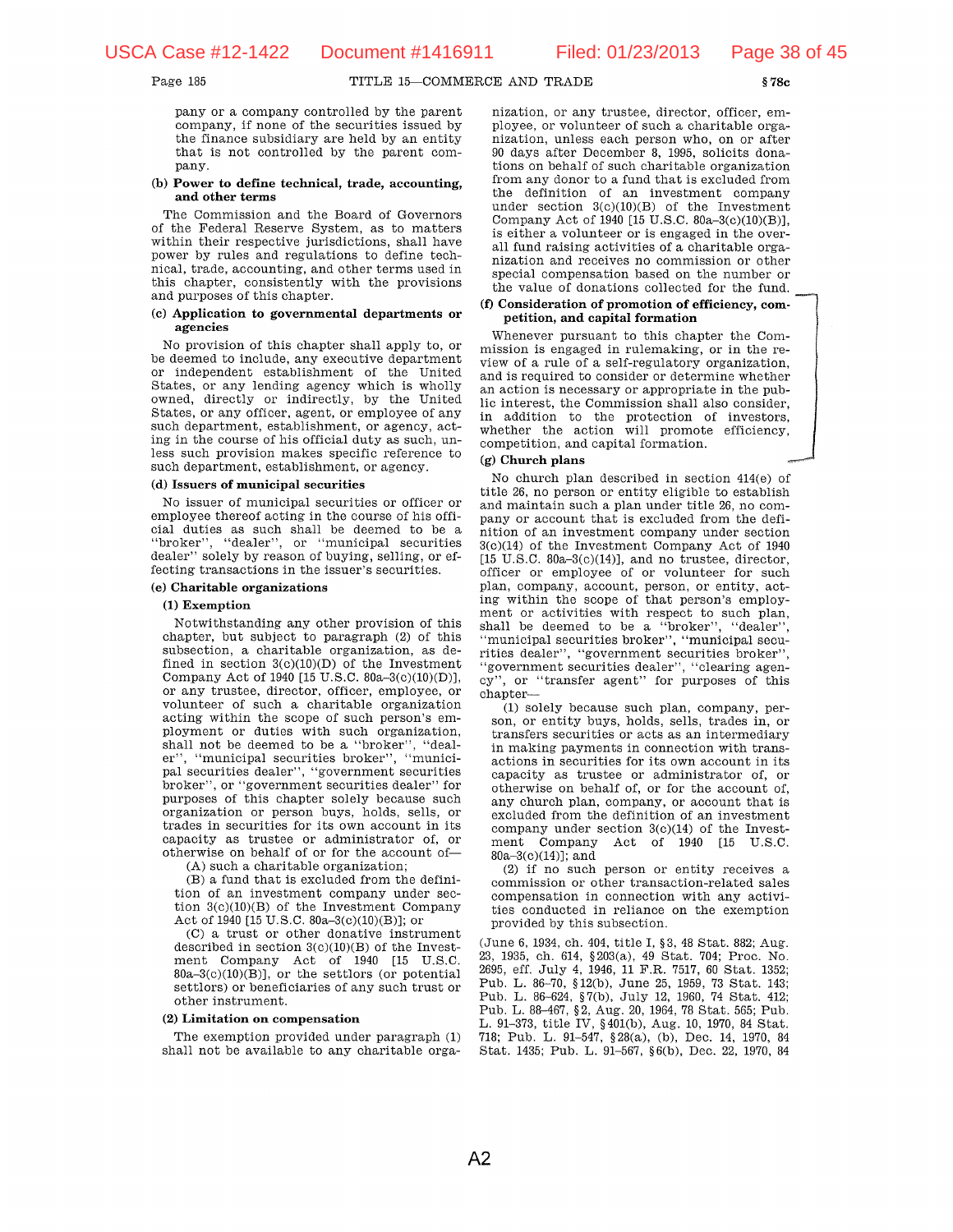15 U.S.C. § 78w(a)(2)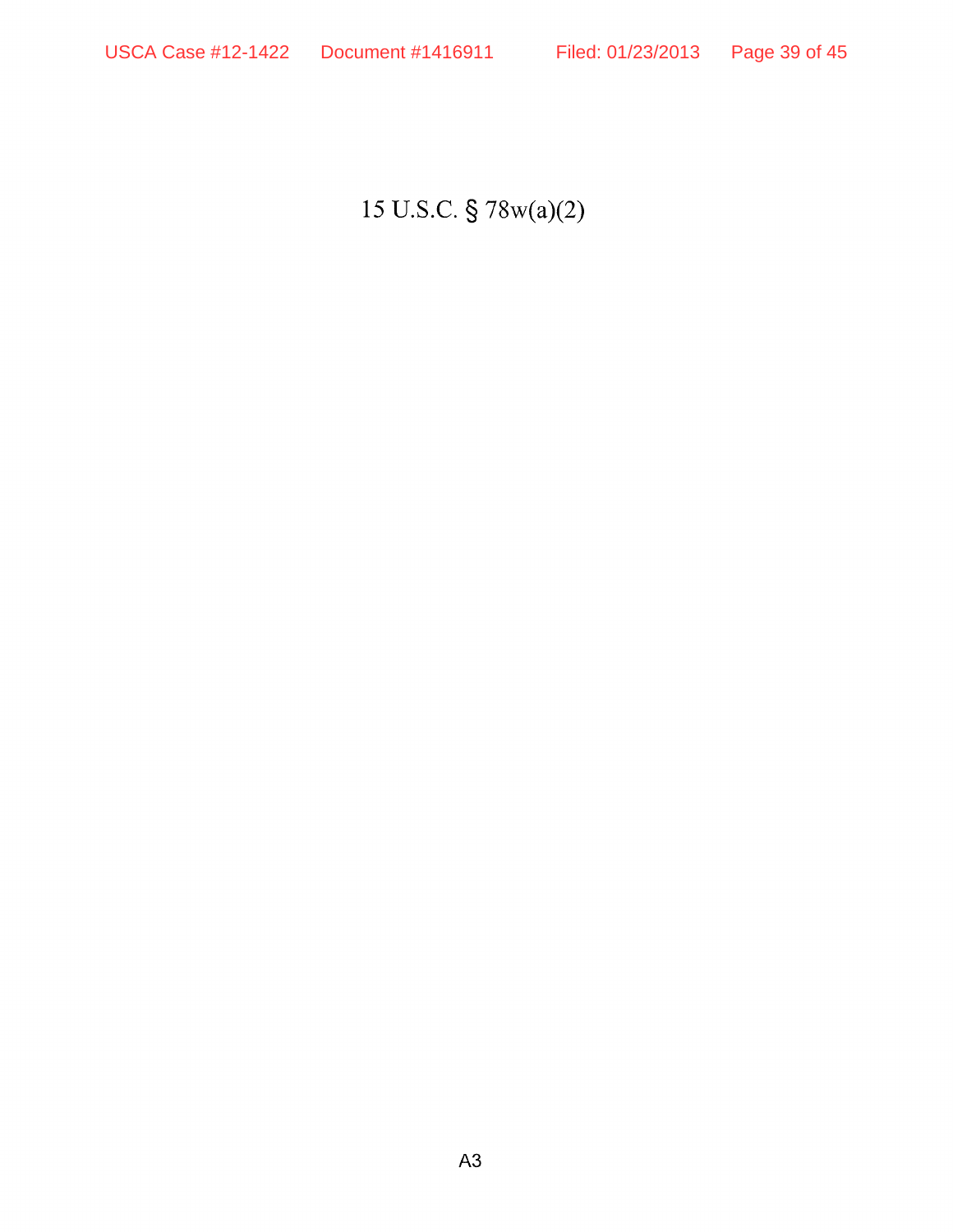

 $§78w$ 

Page 391

TITLE 15-COMMERCE AND TRADE

Section  $922(a)$ , referred to in subsec. (d), means section 922(a) of Pub. L. 111-203.

#### CODIFICATION

Section was enacted as part of the Investor Protection and Securities Reform Act of 2010, and also as part of the Dodd-Frank Wall Street Reform and Consumer Protection Act, and not as part of the Securities Exchange Act of 1934 which comprises this chapter.

#### EFFECTIVE DATE

Section effective 1 day after July 21, 2010, except as otherwise provided, see section 4 of Pub. L. 111-203, set out as a note under section 5301 of Title 12, Banks and Banking.

#### **DEFINITIONS**

For definitions of "Commission" and "securities laws" as used in this section, see section 5301 of Title 12, Banks and Banking.

#### §78v. Hearings by Commission

Hearings may be public and may be held before the Commission, any member or members thereof, or any officer or officers of the Commission designated by it, and appropriate records thereof shall be kept.

(June 6, 1934, ch. 404, title I, §22, 48 Stat. 901.)

#### TRANSFER OF FUNCTIONS

For transfer of functions of Securities and Exchange Commission, with certain exceptions, to Chairman of such Commission, see Reorg. Plan No. 10 of 1950, §§1, 2, eff. May 24, 1950, 15 F.R. 3175, 64 Stat. 1265, set out under section 78d of this title.

#### §78w. Rules, regulations, and orders; annual reports

#### (a) Power to make rules and regulations; considerations; public disclosure

(1) The Commission, the Board of Governors of the Federal Reserve System, and the other agencies enumerated in section  $78c(a)(34)$  of this title shall each have power to make such rules and regulations as may be necessary or appropriate to implement the provisions of this chapter for which they are responsible or for the execution of the functions vested in them by this chapter, and may for such purposes classify persons, securities, transactions, statements, applications, reports, and other matters within their respective jurisdictions, and prescribe greater, lesser, or different requirements for different classes thereof. No provision of this chapter imposing any liability shall apply to any act done or omitted in good faith in conformity with a rule, regulation, or order of the Commission, the Board of Governors of the Federal Reserve System, other agency enumerated in section  $78c(a)(34)$  of this title, or any self-regulatory organization, notwithstanding that such rule, regulation, or order may thereafter be amended or rescinded or determined by judicial or other authority to be invalid for any reason.

(2) The Commission and the Secretary of the Treasury, in making rules and regulations pursuant to any provisions of this chapter, shall consider among other matters the impact any such rule or regulation would have on competition. The Commission and the Secretary of the Treasury shall not adopt any such rule or regulation which would impose a burden on competition not necessary or appropriate in furtherance of the purposes of this chapter. The Commission and the Secretary of the Treasury shall include in the statement of basis and purpose incorporated in any rule or regulation adopted under this chapter, the reasons for the Commission's or the Secretary's determination that any burden on competition imposed by such rule or regulation is necessary or appropriate in furtherance of the purposes of this chapter.

(3) The Commission and the Secretary, in making rules and regulations pursuant to any provision of this chapter, considering any application for registration in accordance with section 78s(a) of this title, or reviewing any proposed rule change of a self-regulatory organization in accordance with section 78s(b) of this title, shall keep in a public file and make available for copying all written statements filed with the Commission and the Secretary and all written communications between the Commission or the Secretary and any person relating to the proposed rule, regulation, application, or proposed rule change: Provided, however, That the Commission and the Secretary shall not be required to keep in a public file or make available for copying any such statement or communication which it may withhold from the public in accordance with the provisions of section 552 of title 5.

#### (b) Annual report to Congress

(1) The Commission, the Board of Governors of the Federal Reserve System, and the other agencies enumerated in section 78c(a)(34) of this title shall each make an annual report to the Congress on its work for the preceding year, and shall include in each such report whatever information, data, and recommendations for further legislation it considers advisable with regard to matters within its respective jurisdiction under this chapter.

(2) The appropriate regulatory agency for a self-regulatory organization shall include in its annual report to the Congress for each fiscal year, a summary of its oversight activities under this chapter with respect to such self-regulatory organization, including a description of any examination conducted as part of such activities of any such organization, any material recommendation presented as part of such activities to such organization for changes in its organization or rules, and any action by such organization in response to any such recommendation.

(3) The appropriate regulatory agency for any class of municipal securities dealers shall include in its annual report to the Congress for each fiscal year a summary of its regulatory activities pursuant to this chapter with respect to such municipal securities dealers, including the nature of and reason for any sanction imposed pursuant to this chapter against any such municipal securities dealer.

 $(4)$  The Commission shall also include in its annual report to the Congress for each fiscal year-

(A) a summary of the Commission's oversight activities with respect to self-regulatory organizations for which it is not the appropriate regulatory agency, including a descrip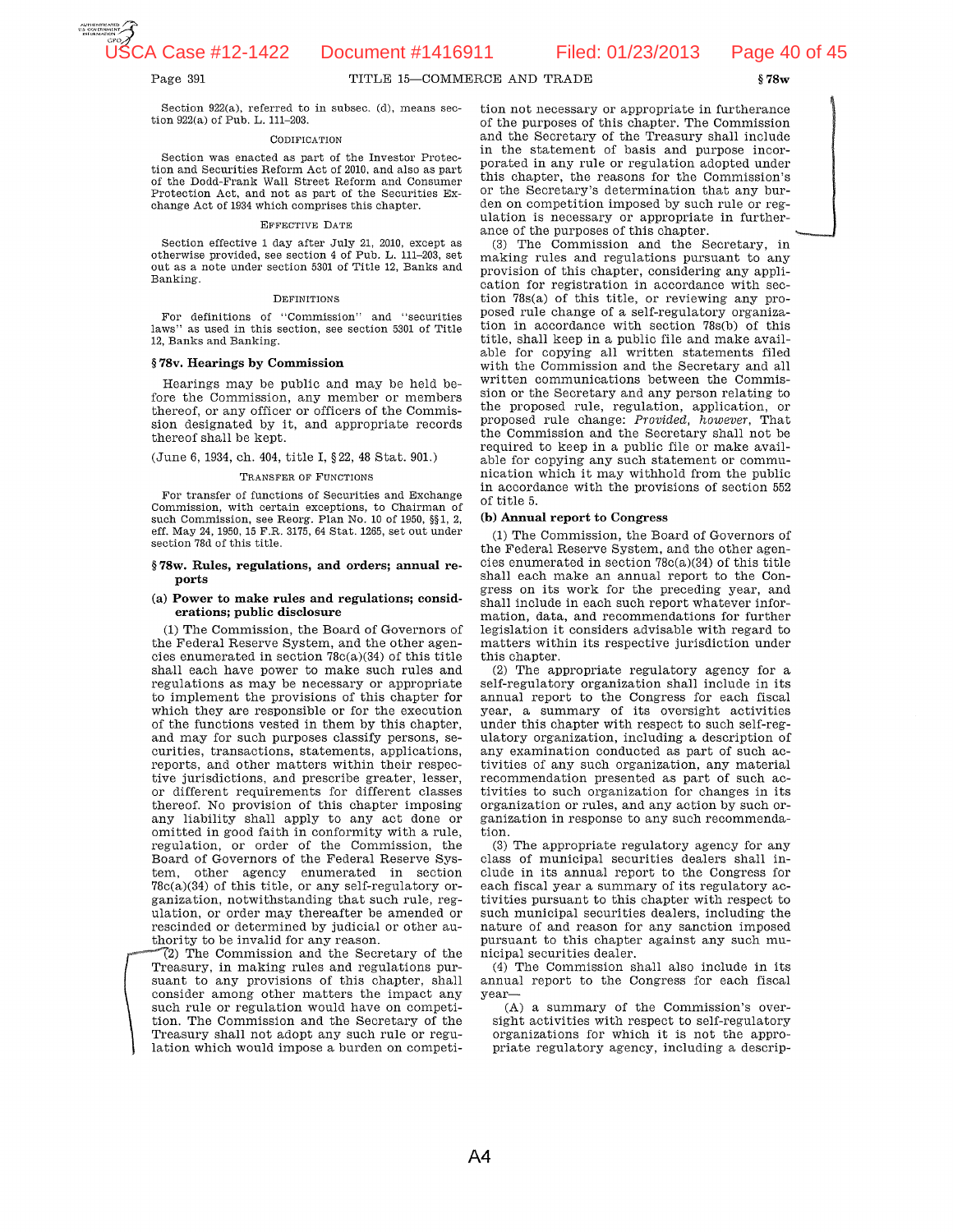15 U.S.C. § 80a-2(c)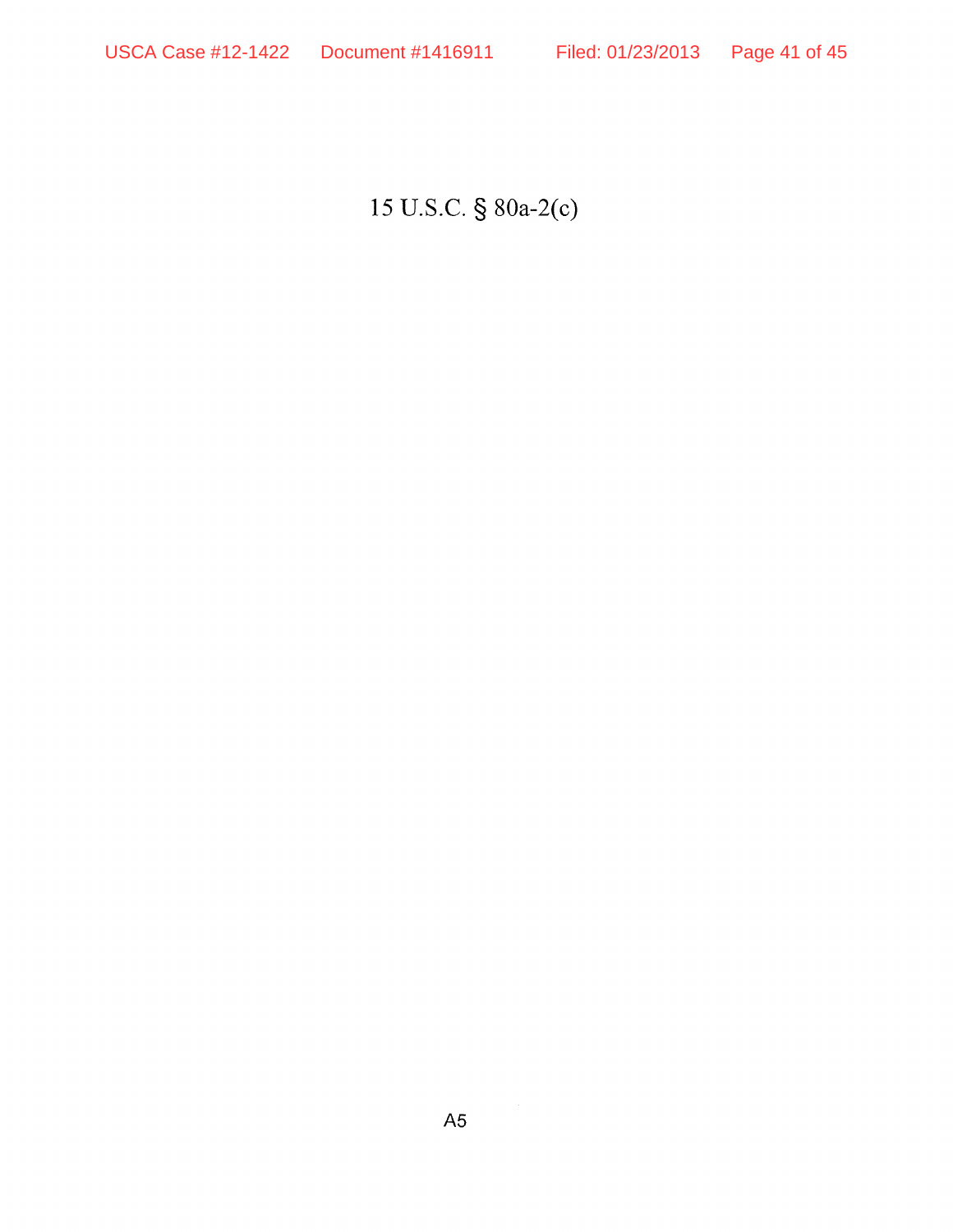$$80a - 2$ 

#### Page 457

TITLE 15-COMMERCE AND TRADE

empowered by a foreign government to administer or enforce its laws relating to the regulation of fiduciaries, trusts, commercial lending, insurance, trading in contracts of sale of a commodity for future delivery, or other instruments traded on or subject to the rules of a contract market, board of trade or foreign equivalent, or other financial activities, or  $(C)$ membership organization a function of which is to regulate the participation of its members in activities listed above.

(51)(A) "Qualified purchaser" means-

 $(i)$  any natural person (including any person who holds a joint, community property, or other similar shared ownership interest in an issuer that is excepted under section  $80a-3(c)(7)$  of this title with that person's qualified purchaser spouse) who owns not less than \$5,000,000 in investments, as defined by the Commission;

(ii) any company that owns not less than \$5,000,000 in investments and that is owned directly or indirectly by or for 2 or more natural persons who are related as siblings or spouse (including former spouses), or direct lineal descendants by birth or adoption. spouses of such persons, the estates of such persons, or foundations, charitable organizations, or trusts established by or for the benefit of such persons:

(iii) any trust that is not covered by clause (ii) and that was not formed for the specific purpose of acquiring the securities offered, as to which the trustee or other person authorized to make decisions with respect to the trust, and each settlor or other person who has contributed assets to the trust, is a person described in clause (i), (ii), or (iv); or

(iv) any person, acting for its own account or the accounts of other qualified purchasers, who in the aggregate owns and invests on a discretionary basis, not less than \$25,000,000 in investments.

(B) The Commission may adopt such rules and regulations applicable to the persons and trusts specified in clauses (i) through (iv) of subparagraph (A) as it determines are necessary or appropriate in the public interest or for the protection of investors.

(C) The term "qualified purchaser" does not include a company that, but for the exceptions provided for in paragraph  $(1)$  or  $(7)$  of section 80a-3(c) of this title, would be an investment company (hereafter in this paragraph referred to as an "excepted investment company"), unless all beneficial owners of its outstanding securities (other than short-term paper), determined in accordance with section  $80a-3(c)(1)(A)$  of this title, that acquired such securities on or before April 30, 1996 (hereafter in this paragraph referred to as "pre-amendment beneficial owners"), and all pre-amendment beneficial owners of the outstanding securities (other than short-term paper) of any excepted investment company that, directly or indirectly, owns any outstanding securities of such excepted investment company, have consented to its treatment as a qualified purchaser. Unanimous consent of all trustees, directors, or general partners of a company or trust referred to in clause (ii) or (iii) of subparagraph (A) shall constitute consent for purposes of this subparagraph.

(52) The terms "security future" and "narrow-based security index" have the same meanings as provided in section  $3(a)(55)$  of the Securities Exchange Act of 1934 [15 U.S.C. 78c(a)(55)].

(53) The term "credit rating agency" has the same meaning as in section 3 of the Securities Exchange Act of 1934 [15 U.S.C. 78c].

(54) The terms "commodity pool", "commodity pool operator", "commodity trading<br>advisor", "major swap participant", "swap",<br>"swap dealer", and "swap execution facility" have the same meanings as in section la of title 7.

#### (b) Applicability to government

No provision in this subchapter shall apply to, or be deemed to include, the United States, a State, or any political subdivision of a State, or any agency, authority, or instrumentality of any one or more of the foregoing, or any corporation which is wholly owned directly or indirectly by any one or more of the foregoing, or any officer, agent, or employee of any of the foregoing acting as such in the course of his official duty, unless such provision makes specific reference thereto.

#### (c) Consideration of promotion of efficiency, competition, and capital formation

Whenever pursuant to this subchapter the Commission is engaged in rulemaking and is required to consider or determine whether an action is consistent with the public interest, the Commission shall also consider, in addition to the protection of investors, whether the action will promote efficiency, competition, and capital formation.

(Aug. 22, 1940, ch. 686, title I, §2, 54 Stat. 790, Proc. No. 2695, eff. July 4, 1946, 11 F.R. 7517, 60 Stat. 1352; Aug. 10, 1954, ch. 667, title IV, §401, 68 Stat. 688; Pub. L. 86-70, §12(d), June 25, 1959, 73 Stat. 143; Pub. L. 86-624, §7(c), July 12, 1960, 74<br>Stat. 143; Pub. L. 86-624, §7(c), July 12, 1960, 74<br>Stat. 412; Pub. L. 91-547, §2(a), Dec. 14, 1970, 84 Stat. 1413; Pub. L. 95-598, title III, §310(a), Nov. 6, 1978, 92 Stat. 2676; Pub. L. 96-477, title I, §101, Oct. 21, 1980, 94 Stat. 2275; Pub. L. 97-303, §5, Oct. 13, 1982, 96 Stat. 1409; Pub. L. 100-181, title VI, §§ 601-603, Dec. 4, 1987, 101 Stat. 1260; Pub. L. 101-550, title II, § 206(a), Nov. 15, 1990, 104 Stat. 2720; Pub. L. 104-290, title I, §106(c), title II, §209(b), title V, §§503, 504, Oct. 11, 1996, 110 Stat. 3425, 3434, 3445; Pub. L. 105-353, title III, §301(c)(1), Nov. 3, 1998, 112 Stat. 3236; Pub. L. 106-102, title II, §§ 213(a), (b), 215, 216, 223, Nov. 12, 1999, 113 Stat. 1397, 1399, 1401; Pub. L. 106-554,  $(3)(5)$  [title II,  $(20)(3)(1)$ , (3)], Dec. 21, 2000, 114 Stat. 2763, 2763A-435, 2763A-436; Pub. L. 109-291, §4(b)(2)(A), Sept. 29, 2006, 120 Stat. 1337; Pub. L. 311-203, title VII, §769, title IX, §§985(d)(1),<br>986(c)(1), July 21, 2010, 124 Stat. 1801, 1934, 1936.)

#### **AMENDMENT OF SECTION**

Unless otherwise provided, amendment by subtitle B (§§761-774) of title VII of Pub. L. 111-203 effective on the later of 360 days after July 21, 2010, or, to the extent a provision of subtitle B requires a rulemaking, not less than 60 days after publication of the final rule or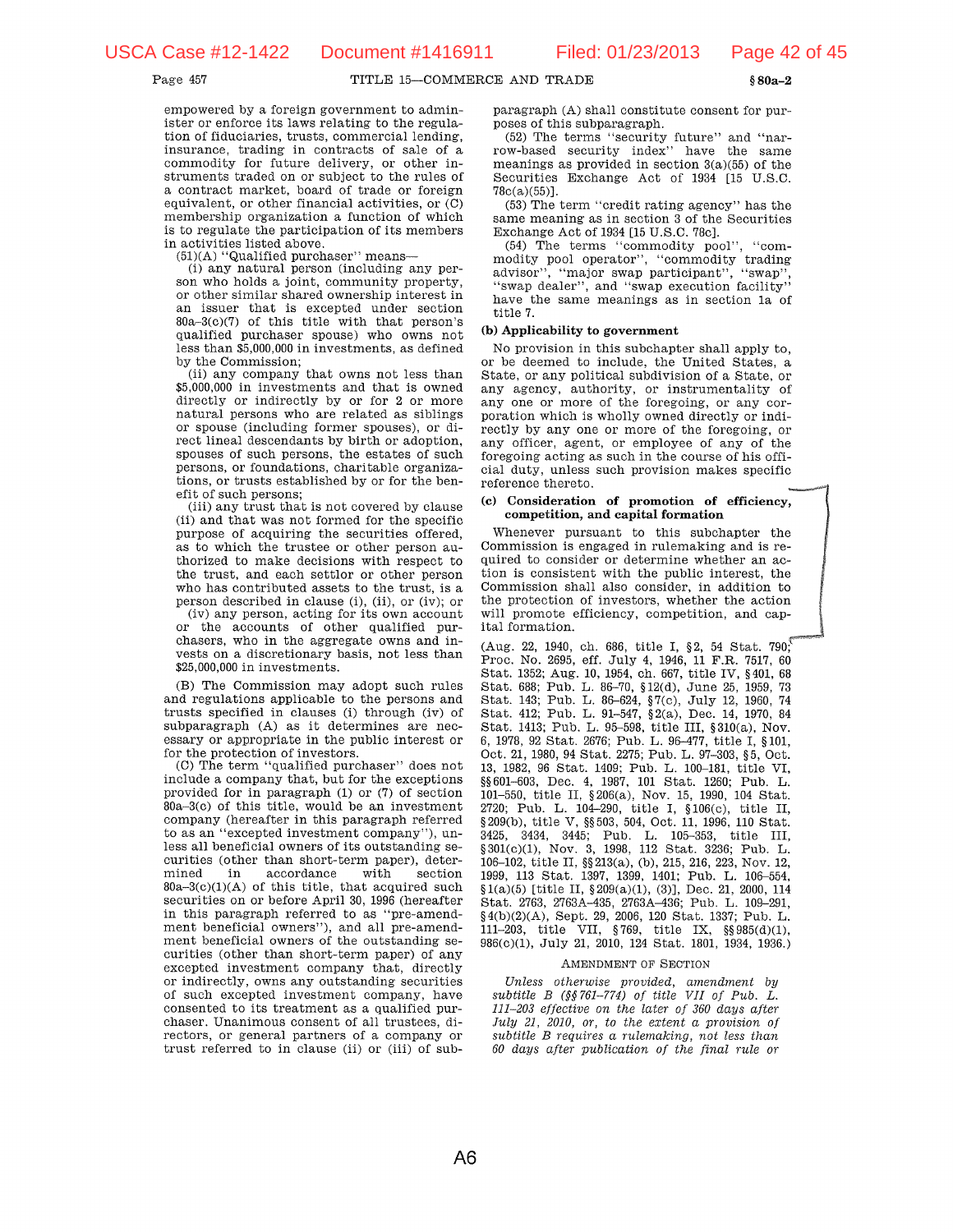40 C.F.R. § 370.14(c)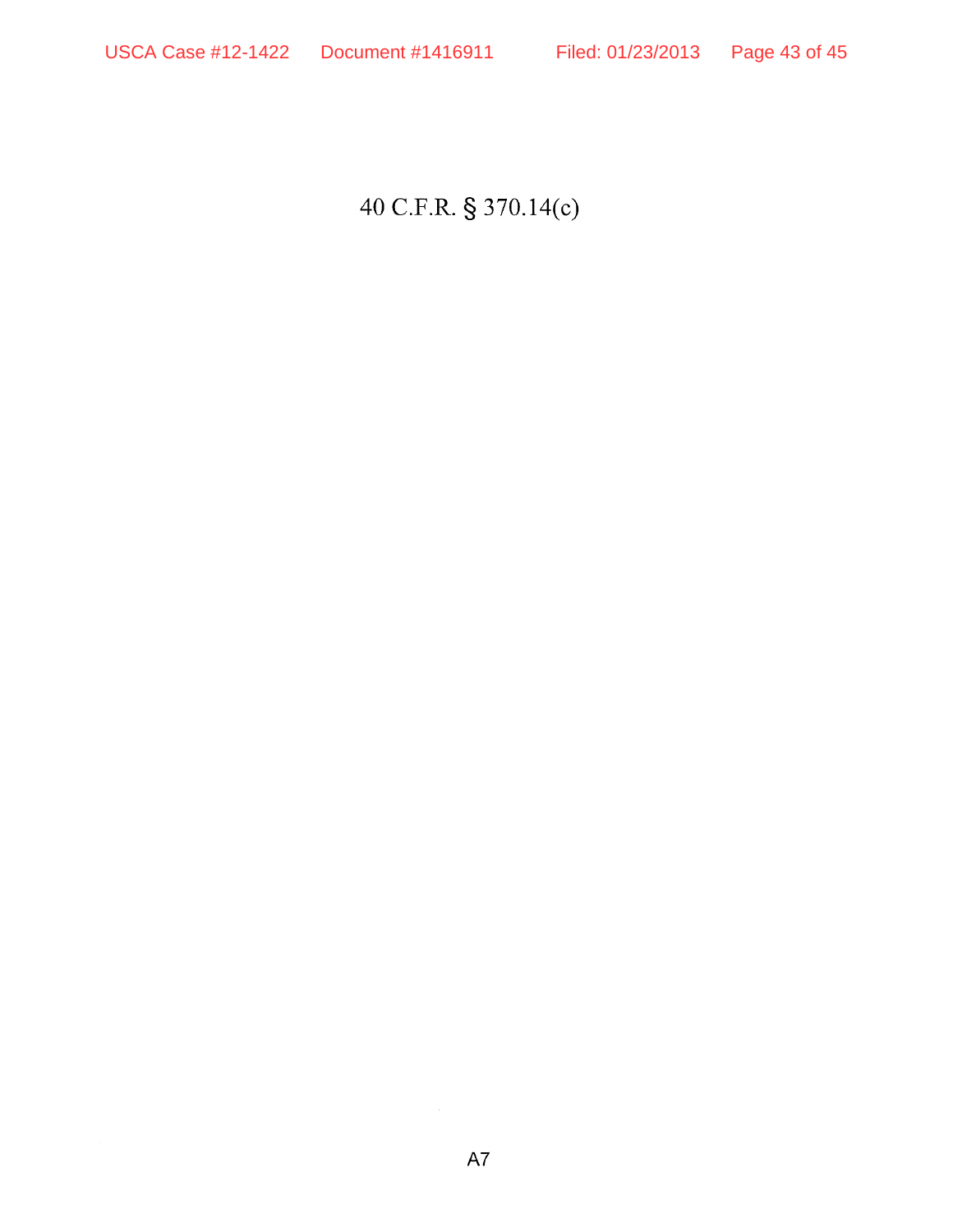



**UTHENTICATED GOVERNMEN** 

### §370.11

motor vehicle use on land.), the threshold level is 100,000 gallons (approximately 378,500 liters) (all grades combined). This threshold is only applicable for diesel fuel that was in tank(s) entirely underground and was in compliance at all times during the preceding calendar year with all applicable Underground Storage Tank (UST) requirements at 40 CFR part 280 or requirements of the state UST program approved by the Agency under 40 CFR part 281.

(b) The threshold level for responding to the following requests is zero.

(1) If your LEPC requests that you submit an MSDS for a hazardous chemical for which you have not submitted an MSDS to your LEPC; or

(2) If your LEPC, SERC, or the fire department with jurisdiction over your facility requests that you submit Tier II information.

#### §370.11 [Reserved]

#### §370.12 What hazardous chemicals must I report under this part?

(a) You must report any hazardous chemical for which you are required to prepare or have available an MSDS under OSHA HCS that is present at your facility equal to or above the applicable threshold specified in §370.10. (Specific exemptions from reporting are in §370.13.)

(b) The EPA has not issued a list of hazardous chemicals subject to reporting under this part. A substance is a hazardous chemical if it is required to have an MSDS and meets the definition of hazardous chemical under the OSHA regulations found at 29 CF<sub>R</sub>  $1910.1200(c)$ .

#### §370.13 What substances are exempt from these reporting requirements?

You do not have to report substances for which you are not required to have an MSDS under the OSHA regulations, or that are excluded from the definition of hazardous chemical under EPCRA section 311(e). Each of the following substances are excluded under EPCRA section 311(e):

40 CFR Ch. I (7-1-12 Edition)

(a) Any food, food additive, color additive, drug, or cosmetic regulated by the Food and Drug Administration.

(b) Any substance present as a solid in any manufactured item to the extent exposure to the substance does not occur under normal conditions of use.

(c) Any substance to the extent it is used:

(1) For personal, family, or household purposes, or is present in the same form and concentration as a product packaged for distribution and use by the general public. Present in the same form and concentration as a product packaged for distribution and use by the general public means a substance packaged in a similar manner and present in the same concentration as the substance when packaged for use by the general public, whether or not it is intended for distribution to the general public or used for the same purpose as when it is packaged for use by the general public;

(2) In a research laboratory or hospital or other medical facility under the direct supervision of a technically qualified individual; or

(3) In routine agricultural operations or is a fertilizer held for sale by a retailer to the ultimate customer.

#### §370.14 How do I report mixtures containing hazardous chemicals?

(a) For a mixture containing a hazardous chemical, use the following table to determine if a reporting threshold is equaled or exceeded, and to determine how to report: